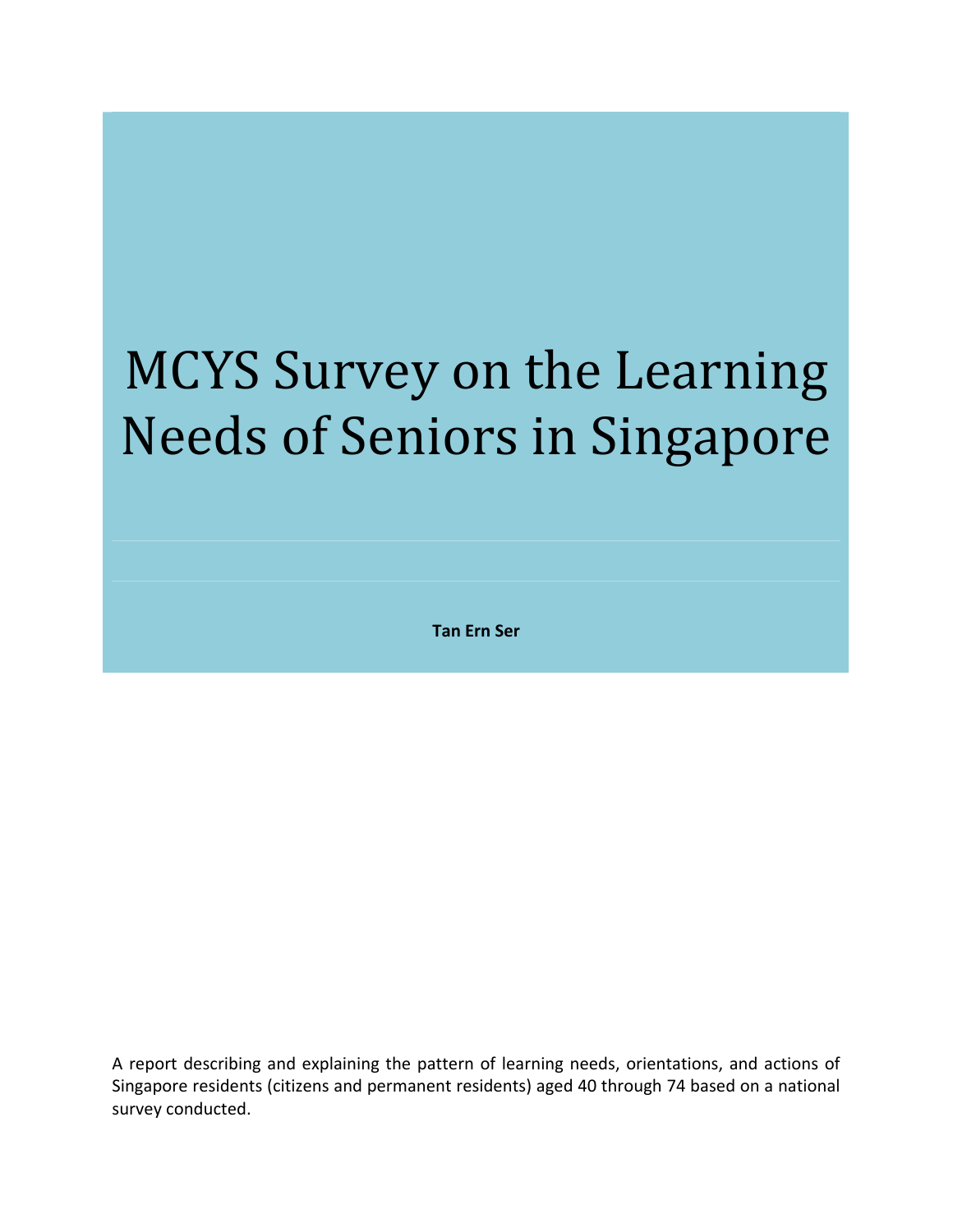# **CONTENTS**

- **INTRODUCTION**
- **PATTERN OF LEARNING NEEDS, ORIENTATIONS, AND ACTIONS**
- **COURSES INVOLVED: PROFILES AND IMPLICATIONS**
- **PATTERN OF LEARNING NEEDS, ORIENTATIONS, AND ACTIONS: AGE BANDS COMPARED**
- **CONCLUSION**

**APPENDIX: QUESTIONNAIRE**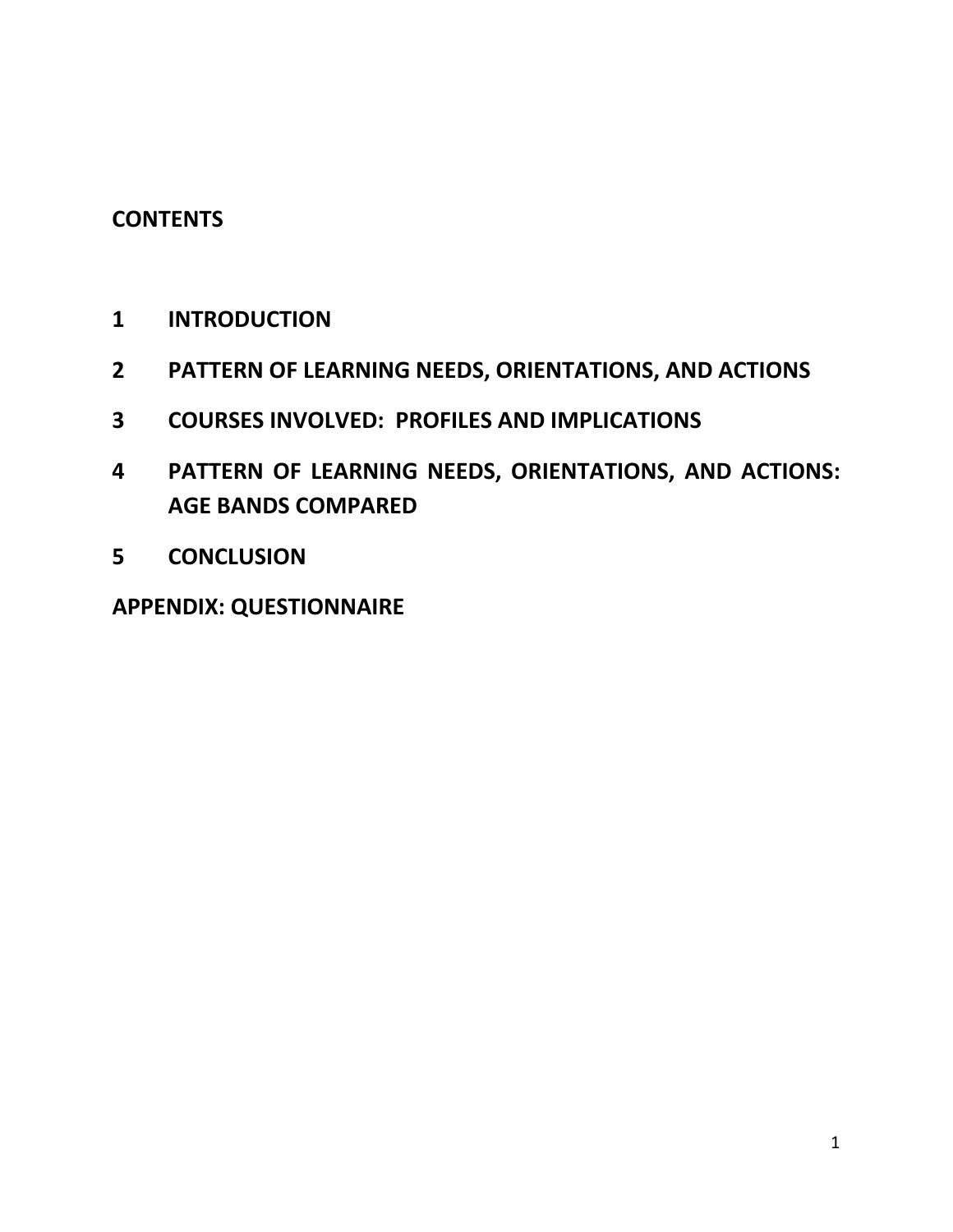# **CHAPTER 1 INTRODUCTION**

#### **Learning and seniors: what and why**

It is by now a well‐known fact that Singapore, like many other developed countries, has a graying population. This is in itself not a cause for concern to the extent that the elderly persons in our midst are in reasonably good physical, mental, social and financial health, and thereby able to maintain a decent quality of life till the day they pass on.

Indeed, the period after retirement age, defined as 55 years not too long ago, is popularly referred to as the golden years. Unfortunately, the so-called post-retirement years may not display much glitter for some, if they experience chronic illnesses, social isolation, boredom, financial inadequacy, or some combination of these interrelated afflictions.

Clearly, the challenges confronting old age is multi‐dimensional. One of the dimensions relates to learning, understood in terms of process, content, and outcome. There is a common tendency to think of learning as narrowly confined to training for higher qualifications or job skills. But learning is much broader than that. It can also be thought of as a social activity or process which not only enables one to exercise one's brain, but also to connect with other people who have time on their hands or who share similar interests. In other words, it can help to address the problem of social isolation even as it keeps one's mind active and agile. Seen in this light, there are excellent reasons to promote life‐long learning in general, and older adult learning in particular.

#### **Overview of report**

This report provides a snapshot of the state of learning among Singapore citizens and residents aged 40 through 74 in 2008. The questionnaire upon which this report is based covers various aspects of learning: interest, style, motivation, and action. These are primarily treated as the dependent variables. The key demographics—age, gender, ethnicity, income, education, occupation, house‐type‐‐constitute the main independent or explanatory variables. The last four demographic variables may be considered as indicators of class. For the purpose of our analysis, the most critical explanatory variable is obviously age or, more specifically, its derivative, age band.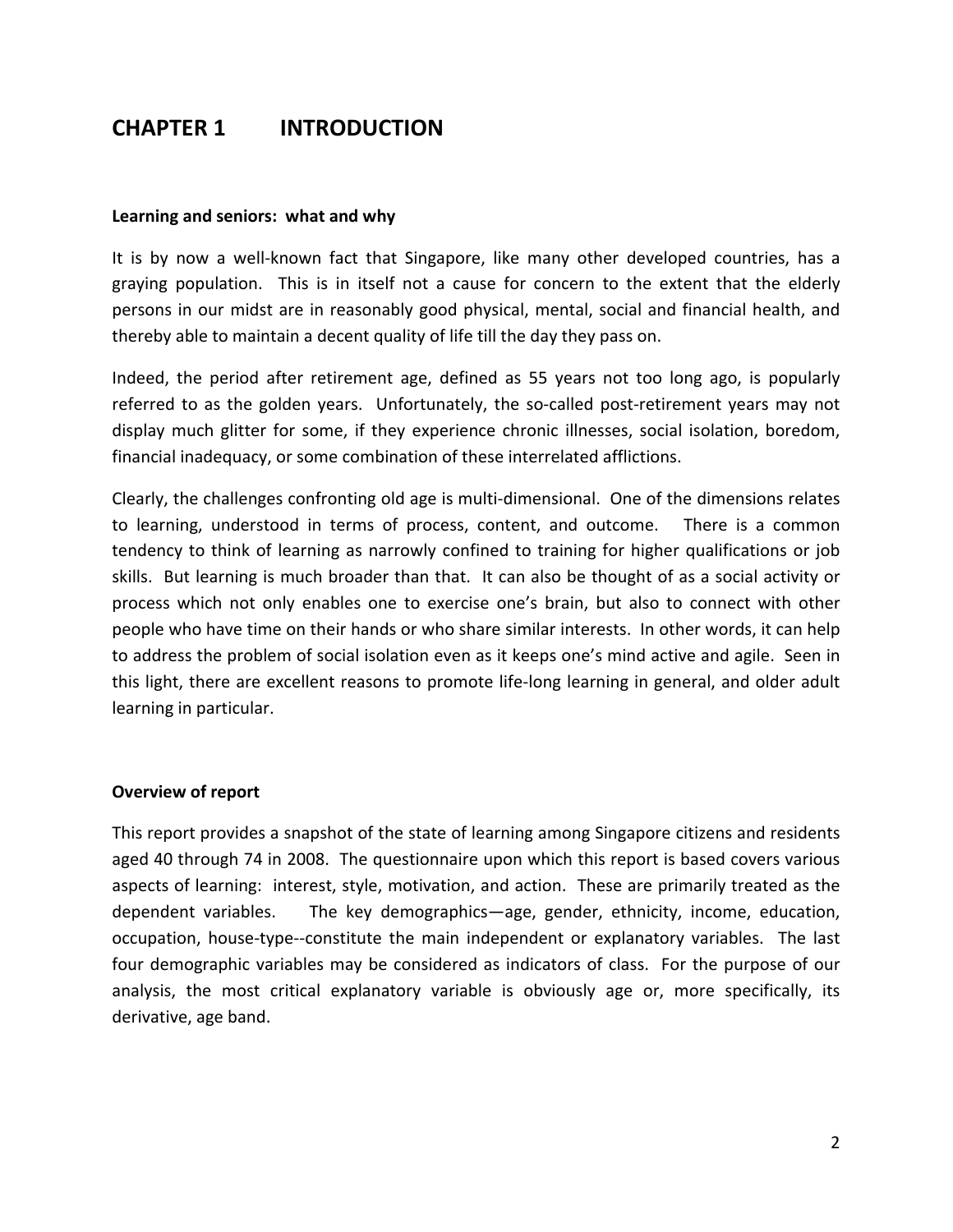#### **Survey fieldwork, sample, and response rate**

The survey fieldwork for this study was carried out from February 16 to April 18, 2008. It was commissioned by the Ministry of Community Development, Youth and Sports (MCYS). SIM University (UniSIM) collaborated with MCYS by providing research assistance to the consultant. Trained Interviewers from ML Research Consultants were engaged to conduct face‐to‐face interviews for this survey.

The final achieved sample size has 1500 cases. It can be described as a disproportionate random sample, stratified by ethnicity: the Chinese, being the numerical majority, were under‐ sampled, while the Malays and Indians were over-sampled to ensure sufficient number of cases. The sample used for the analysis was weighted by ethnicity, with some adjustments made for age and gender, to render its profile similar to that of the Singapore population. The response rate achieved is a credible 80 per cent. Several steps were taken to help produce this response rate. With the appropriate weightings, together with the high response rate and the fact that the profile of the non-response cases is somewhat similar to that of the final sample, we are confident that the findings derived are fairly representative of the population of Singapore citizens and permanent residents aged 40 through 74.

## **Structure of report**

This report begins by first adopting a stock taking approach. It presents a situation report, describing the learning needs, orientations, and actions of seniors in Singapore. Following which, the report focuses on how age may explain the pattern of learning needs, orientations, and actions so described. As the analysis centers on age bands, we can get a sense of the learning‐related profiles of the different senior age clusters, and in turn a clear indication that seniors do not constitute one big homogeneous category. The report concludes by drawing out some salient policy implications from the findings.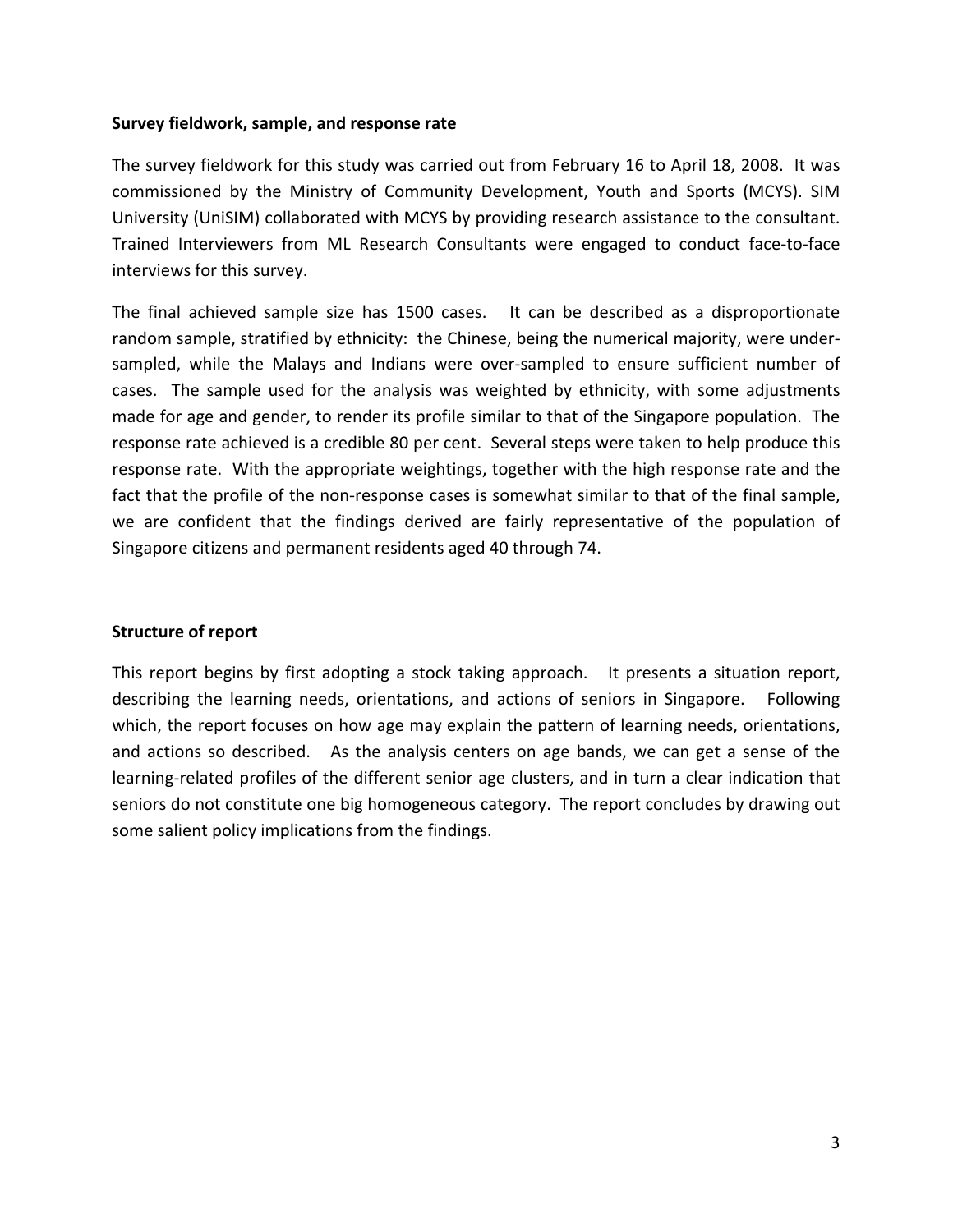# **CHAPTER 2**

# **PATTERN OF LEARNING NEEDS, ORIENTATIONS, AND ACTIONS**

This chapter describes the pattern of learning needs, orientations, and actions of seniors in Singapore. However, strictly speaking, as the age range of the sample is from 40 through 74, it does not make sense to classify all the respondents in this study as seniors. One may plausibly divide the sample into three age bands: 40 to 54, 55 to 64, and 65 to 74. Using a historical perspective, the first age band may be described as "post‐Baby Boomers"; the second as "Baby Boomers", those born during the decade immediately following the end of World War II in 1945; and the third as "Current Seniors". It is important to bear these age bands in mind whenever we consider the findings on the entire sample.

## **Interest and involvement in Learning**

Table 2.1 indicates that slightly more than half of the respondents (52 per cent) are interested in learning, about 10 per cent are neutral, while close to 40 per cent are not interested. In the absence of comparative data or benchmarks, it is difficult to gauge whether or not this extent of interest in learning is high or low. Nevertheless, one could argue that having more than half of older Singapore citizens and permanent residents (henceforth, to be referred to simply as "older Singaporeans" or seniors, unless otherwise specified) is probably a healthy figure. Moreover, while "interest in learning" provides some sense of the state of learning among older Singaporeans, perhaps the more important indicator is that of the extent to which they act on their interest in learning.

|                |                       | Frequency | Percent | Valid Percent | Cumulative<br>Percent |
|----------------|-----------------------|-----------|---------|---------------|-----------------------|
| Valid          | Very Interested       | 161       | 10.7    | 10.9          | 10.9                  |
|                | Interested            | 611       | 40.7    | 41.3          | 52.1                  |
|                | <b>Neither</b>        | 145       | 9.7     | 9.8           | 62.0                  |
|                | Not Interested        | 357       | 23.8    | 24.1          | 86.0                  |
|                | Not at all Interested | 207       | 13.8    | 14.0          | 100.0                 |
|                | Total                 | 1481      | 98.7    | 100.0         |                       |
| <b>Missing</b> | 9                     | 19        | 1.3     |               |                       |
| Total          |                       | 1500      | 100.0   |               |                       |

|  |  |  | Table 2.1: Interest in Learning (%) |  |
|--|--|--|-------------------------------------|--|
|--|--|--|-------------------------------------|--|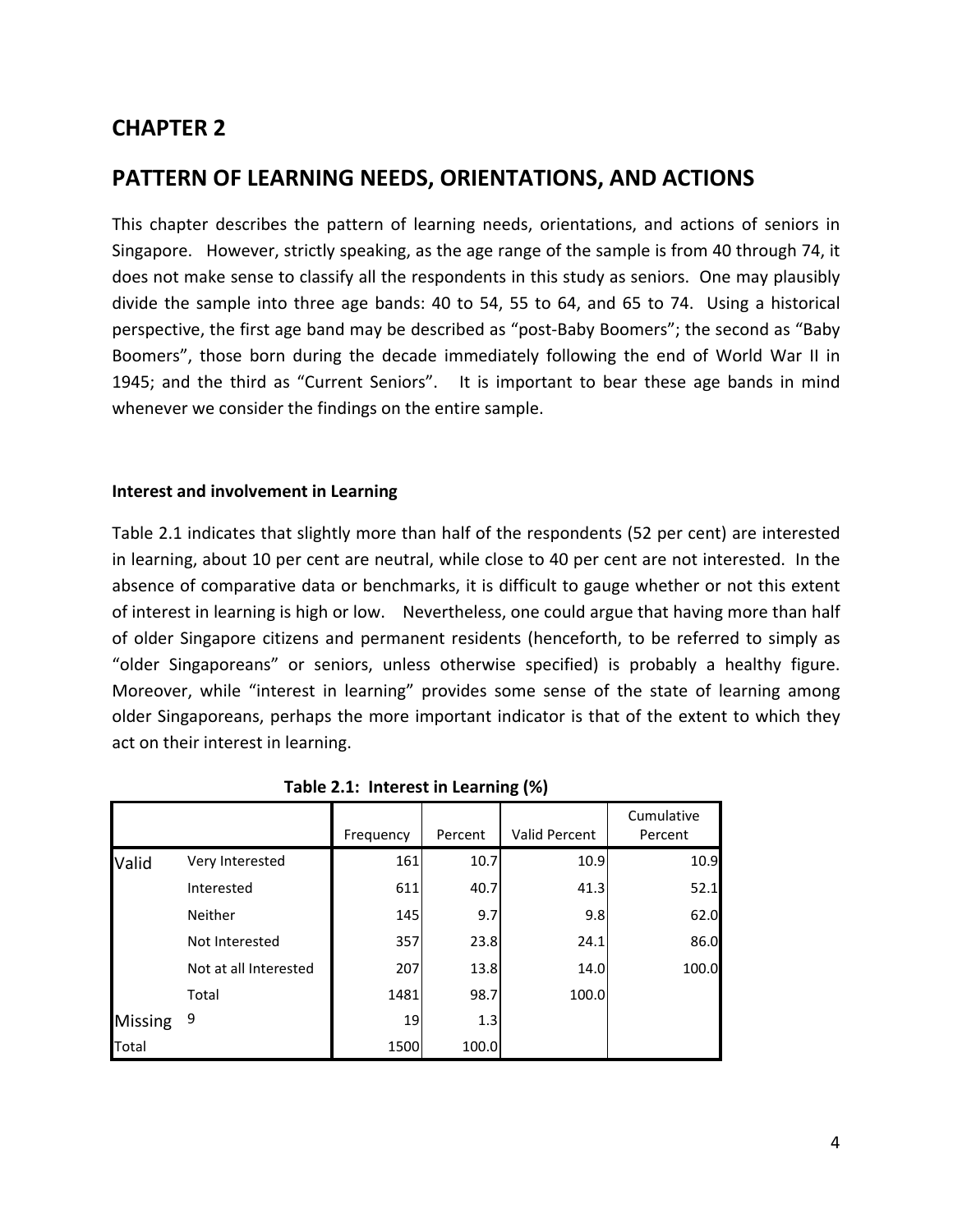Table 2.2 shows that a large majority of older Singaporeans (89 per cent) are currently not attending or planning to participate in job or career-related courses in the near future. The proportion of older Singaporeans who are currently involved or planning to be involved in job or career‐related courses is about 11 per cent. This is significantly less than the proportion of older Singaporeans indicating that they are interested in learning. The gap between proportion interested and proportion involved in learning is 41 per cent.

Table 2.3 on participation in non-job or career-related courses displays more or less the same pattern as that for job or career‐related courses. One may be tempted to add the proportion involved in job or career-related courses and the proportion involved in non-job or careerrelated courses to arrive at a more impressive figure. A simple cross-tabulation between the two "involved in courses" variables indicate that 92 per cent of those who are not involved in non‐job or career‐related courses are also not involved in job or career‐related courses. Further calculations, however, indicate that 81 per cent of seniors are not involved or planning to be involved in any kind of courses. The good news here is that, if we broaden learning to include both job or career and non‐job or career‐related courses, the gap between proportion interested and proportion involved probably narrows somewhat to 33 per cent.

|       |                                                       | Frequency | Percent | Valid Percent | Cumulative<br>Percent |
|-------|-------------------------------------------------------|-----------|---------|---------------|-----------------------|
| Valid | No.                                                   | 1332      | 88.8    | 88.8          | 88.8                  |
|       | Yes, likely to take up<br>job/career-related course   | 104       | 6.9     | 6.9           | 95.8                  |
|       | Yes, currently attending<br>job/career-related course | 64        | 4.2     | 4.2           | 100.0                 |
|       | Total                                                 | 1500      | 100.0   | 100.0         |                       |

**Table 2.2: Currently attending/ Likely to take up job/career related course (%)**

## **Table 2.3: Currently attending/ Likely to take up non‐job/career related course (%)**

|              |                                                          | Frequency |      | Percent   Valid Percent | Cumulative<br>Percent |
|--------------|----------------------------------------------------------|-----------|------|-------------------------|-----------------------|
| <b>Valid</b> | No                                                       | 1326      | 88.4 | 88.4                    | 88.4                  |
|              | Yes, likely to take up non-<br>job/career-related course | 116       | 7.7  | 7.7                     | 96.1                  |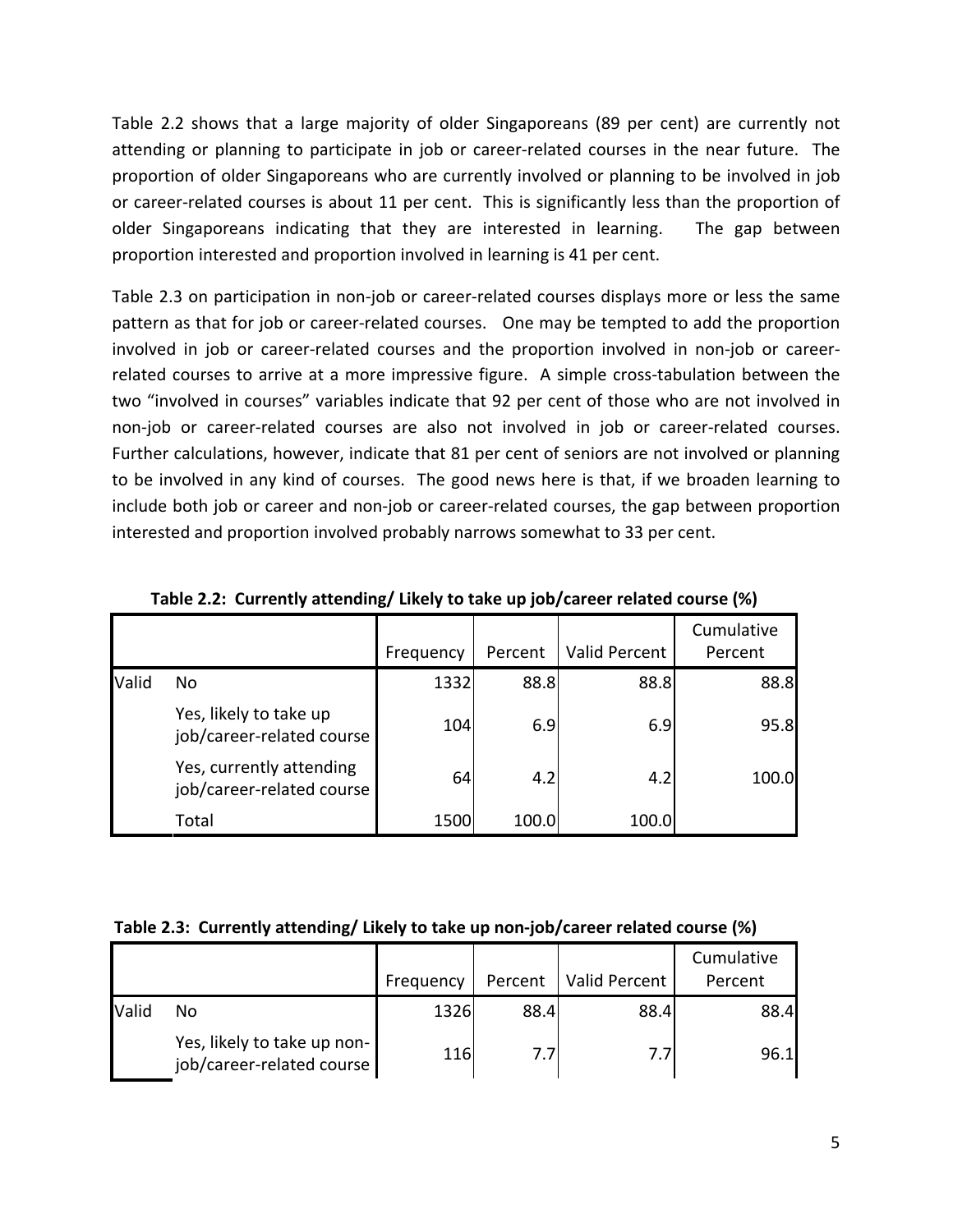| Yes, currently attending<br>non-job/career-related<br>course | 63   |       |       | 100.0 |
|--------------------------------------------------------------|------|-------|-------|-------|
| Total                                                        | 1500 | 100.0 | 100.0 |       |

# **Reasons for learning**

As emphasized earlier, learning does not have to be confined to job or career-related courses. Table 2.4 indicates that personal growth, development, or effectiveness seem to rank higher as reasons for learning than that of job or career advancement. This is in itself not a cause for concern in that seniors are scoring more than 3.5 on most of the reasons listed, which means that they at least inclined towards learning, broadly defined. However, it could be observed that volunteerism ranks relatively low on the spectrum of reasons.

# **Table 2.4: Reasons for Learning (mean scores)**

|                | <b>Reason for Learning</b>                                                      | <b>Mean</b> |
|----------------|---------------------------------------------------------------------------------|-------------|
|                | I want to learn                                                                 | score       |
| 1              | So I can keep my mind active                                                    | 3.94        |
| $\overline{2}$ | So I can keep up with what's going on in the world                              | 3.88        |
| 3              | So I can talk about things with my children or grand children                   | 3.69        |
| 4              | So I can understand myself better                                               | 3.68        |
| 5              | So I can understand and get along with others better                            | 3.62        |
| 5              | For my own personal growth, effectiveness and self-improvement                  | 3.62        |
| 7              | So I can help other people                                                      | 3.61        |
| 8              | So I can improve my job skills                                                  | 3.53        |
| 9              | So I can grow spiritually                                                       | 3.44        |
| 10             | So I can earn a qualification that will advance my career or help me earn more  | 3.39        |
|                | money                                                                           |             |
| 11             | So I know basic skills, like reading, writing, mathematics, etc                 | 3.31        |
| 12             | So I can pick up a new hobby or recreational activity or be better in or better | 3.30        |
|                | able to enjoy this hobby or activity                                            |             |
| 13             | So I can contribute to community/volunteer activity                             | 3.24        |

Note: Score range 1 (low)/ 5 (high)

# **Learning approaches and styles**

What learning approaches do seniors in Singapore prefer? Table 2.5 indicates that convenience and easy access, as in the case of reading articles from the print media, which entails some level of literacy, rank the highest. Another observation is that seniors prefer to learn from familiar,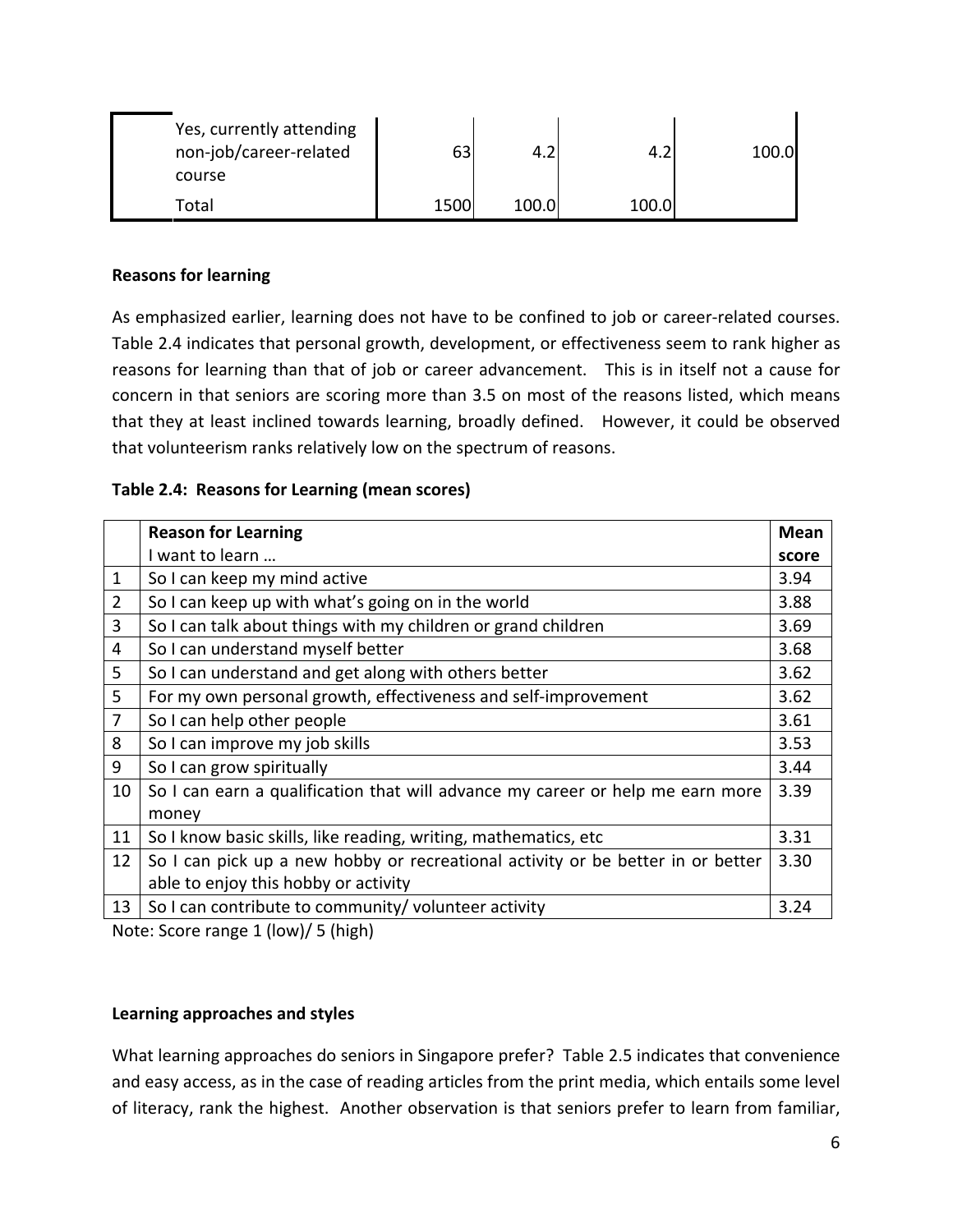supportive people, such as friends, colleagues or family members. This approach is also likely to be more affordable, as compared with attending a course, workshop, or exhibition, or hiring a tutor or professional.

Table 2.6 on learning styles reinforces the above finding that seniors are inclined towards learning as a social activity. They prefer group learning over self-study; and hands-on, practical lessons over presumably passive classroom situation.

The implication seems clear. To facilitate learning, it is important to enhance convenience, accessibility, affordability, and practical content. In addition, it would be useful to encourage seniors to connect with other seniors in supportive learning networks. This would not only reduce social isolation and increase social capital, but also provide an avenue for volunteerism and self‐help amongst seniors.

# **Table 2.5: Learning Approaches (mean scores)**

|    | <b>Learning Approach</b>                                                    | <b>Mean</b> |
|----|-----------------------------------------------------------------------------|-------------|
|    | I would                                                                     | score       |
| 1  | Read articles from the print media                                          | 2.28        |
| 2  | Find someone (friend, colleague, family member) to teach me                 | 2.06        |
| 3  | Look for educational television or radio programs                           | 1.93        |
| 4  | Search the internet                                                         | 1.69        |
| 5  | Attend a course just to gain knowledge                                      | 1.68        |
| 6  | Attend a course that offers certification                                   | 1.58        |
| 6  | Attend a workshop or seminar                                                | 1.58        |
| 8  | Attend a public event or exhibition                                         | 1.50        |
| 9  | Buy, borrow, rent audio or video tapes, CDs, DVDs                           | 1.37        |
| 10 | Get involved in a community group or volunteer organization that focuses on | 1.32        |
|    | what I want to learn about                                                  |             |
| 11 | Buy or borrow computer-based learning programs                              | 1.27        |
| 12 | Find a tutor or professional to teach me                                    | 1.19        |
| 13 | Find online or chat group                                                   | 1.14        |

Note: Score range 1 (low)/ 4 (high)

## **Table 2.6: Learning styles (mean scores)**

| <b>Learning Style</b>                                                   | Mean  |
|-------------------------------------------------------------------------|-------|
| I learn best                                                            | score |
| In a group where I can share with other learners                        | 3.75  |
| By putting my hands on something and playing with it or figuring it out | 3.74  |
| By watching or listening and then thinking about it                     |       |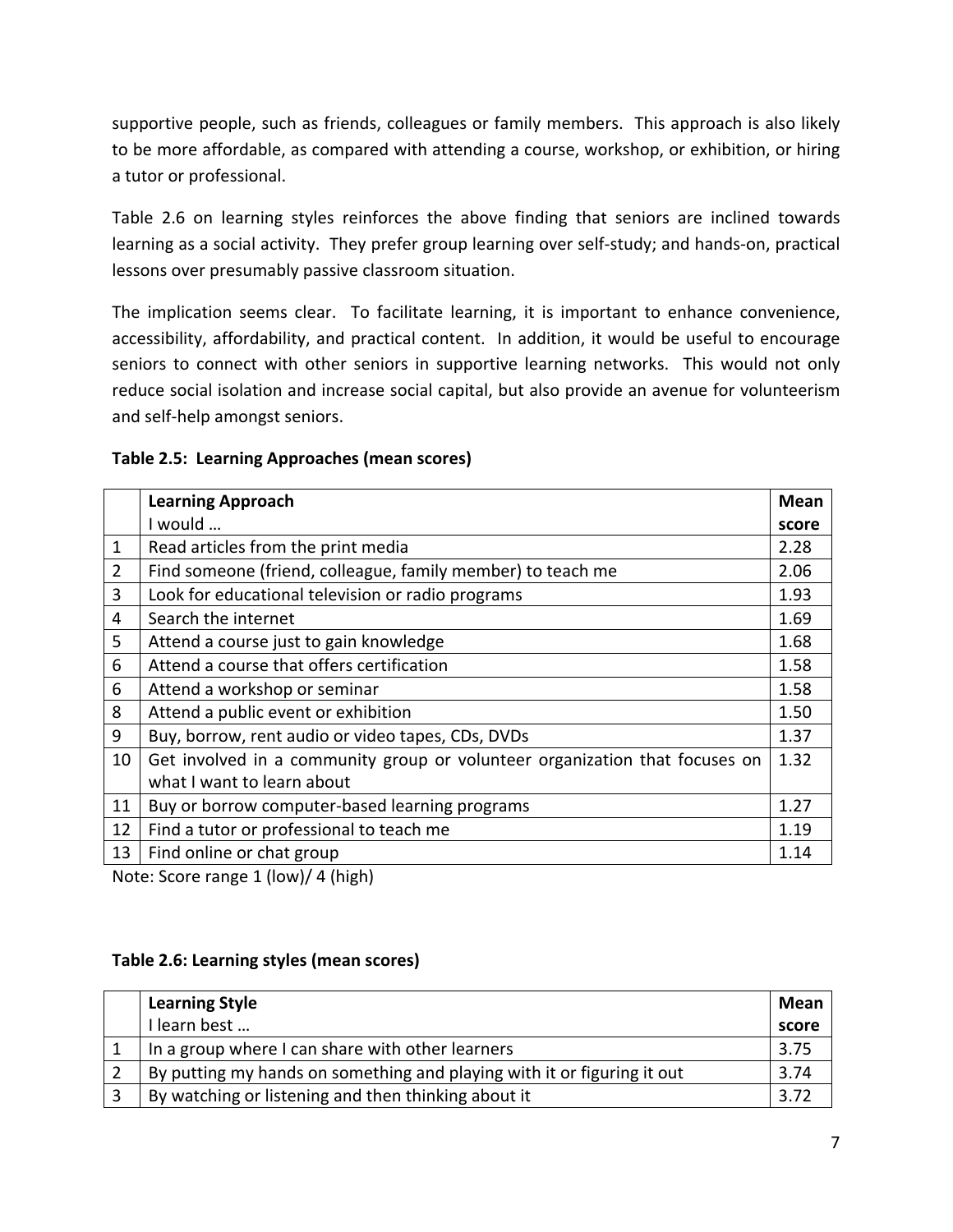| $\overline{4}$ | By gathering information and then teaching myself                 | 3.46 |
|----------------|-------------------------------------------------------------------|------|
|                | In a formal teacher-classroom situation                           | 3.36 |
| 6              | When I have a guide, tutor, or mentor in a face-to-face situation | 3.23 |
|                | Through self-study courses                                        | 2.98 |
|                | $\cdots$ $\cdots$ $\cdots$ $\cdots$ $\cdots$ $\cdots$             |      |

Note: Score range 1 (low)/ 5 (high)

# **Types of courses: interest and participation**

We found earlier that when seniors think of learning, they are likely to have self improvement and personal effectiveness, more so than higher job skills or higher qualifications, in mind. To these, we may add "personal health", which includes courses on nutrition, fitness, or disease prevention (Table 2.7). This is understandable, given that having good physical health is likely to become more salient as "age catches on".

However, consistent with our findings on the gap between interest in learning and actual involvement in learning, it is observed that seniors seem somewhat lukewarm—neither interested nor uninterested‐‐towards taking up or engaging in formal learning of specific courses or topics. Arts and culture fare worst on the spectrum of types of courses or topics. This may be attributed to the lower educational attainment of older seniors.

It can be seen in Table 2.8 that the extent of participation in arts and culture courses is low (5.3 per cent). This figure corresponds to the relatively low degree of interest in arts and culture courses reflected in Table 2.7. However, Tables 2.7 and 2.8 differ somewhat in that the take‐up rates for skills courses are slightly higher than that of personal health, hobby, or self‐ improvement courses. This possibly reflects some degree of pragmatism: career or employment concerns or aspirations remain a high priority. Interestingly, participation in "spiritual growth" courses tops the list in Table 2.8, perhaps an indication that worldly and spiritual concerns can be compatible.

## **Table 2.7: Types of courses interested in (mean scores)**

|   | <b>Type of Courses</b>                               | Mean  |
|---|------------------------------------------------------|-------|
|   | am (extent to which interested or not interested) in | score |
|   | learning topics/courses relating to                  |       |
|   | Personal health                                      | 3.10  |
|   | Hobby or pastime                                     | 2.91  |
| 3 | Personal growth or effectiveness                     | 2.82  |
|   | Spiritual growth                                     | 2.80  |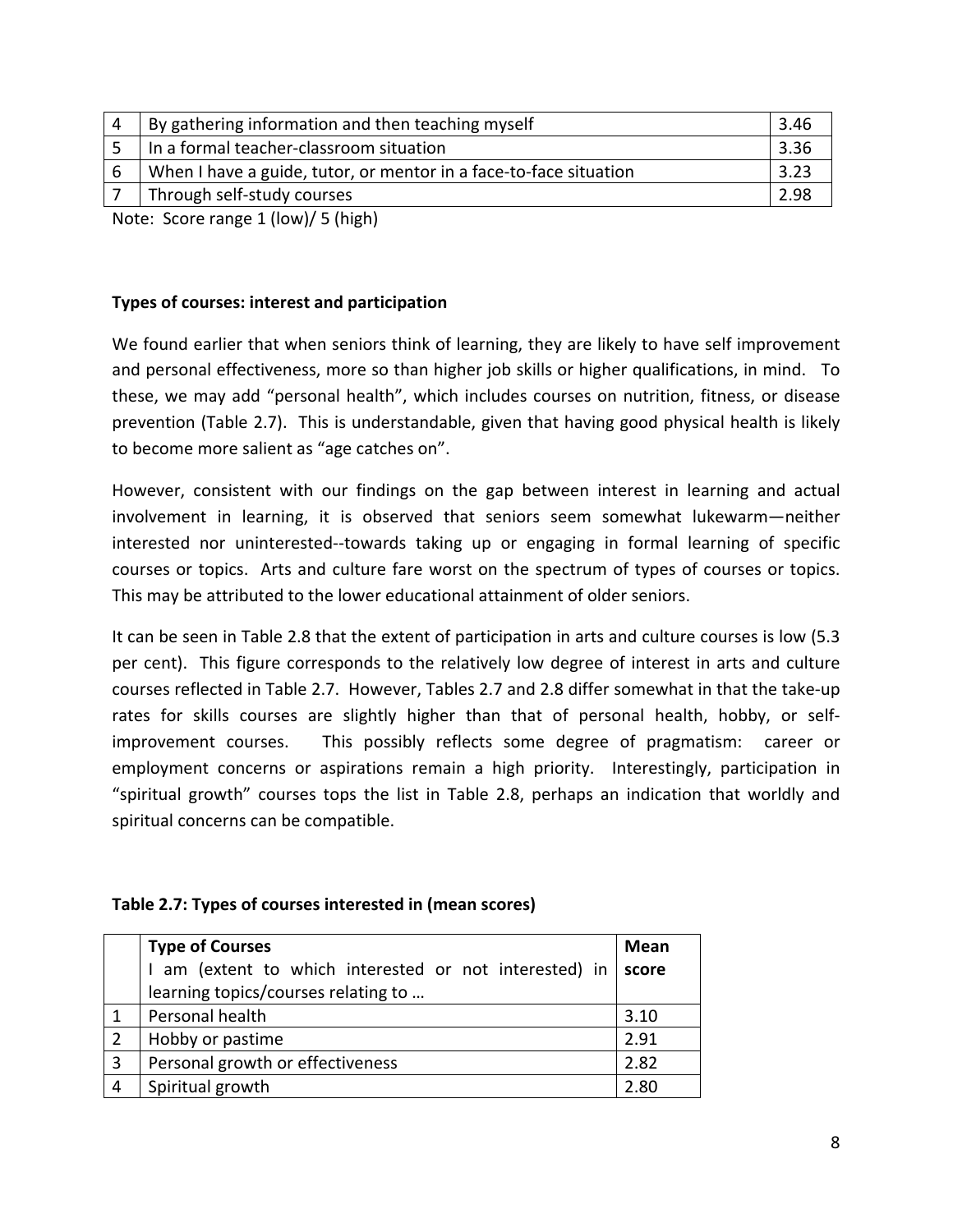| 4 | Other skills, computer literacy, foreign languages | 2.80 |
|---|----------------------------------------------------|------|
| 6 | Higher job skills                                  | 2.71 |
|   | Basic skills, e.g., reading, writing               | 2.66 |
| 8 | Higher qualifications                              | 2.54 |
| a | Arts and culture                                   | 228  |

Note: Score range 1 (low)/ 5 (high)

# **Table 2.8: Taking up courses in past 12 months and next 12 months (% saying YES)**

|                | <b>Type of Courses</b>                             | Past 12 | Next $12$ | Total | Rank           |
|----------------|----------------------------------------------------|---------|-----------|-------|----------------|
|                |                                                    | months  | months    |       |                |
| 1              | Personal health                                    | 6.3     | 12.9      | 19.2  | 4              |
| 2              | Hobby or pastime                                   | 7.1     | 12.0      | 19.1  | 5              |
| 3              | Personal growth or effectiveness                   | 5.2     | 10.2      | 15.4  | 6              |
| 4              | Spiritual growth                                   | 9.8     | 13.1      | 22.9  | 1              |
| 4              | Other skills, computer literacy, foreign languages | 6.3     | 14.8      | 21.1  | $\overline{2}$ |
| 6              | Higher job skills                                  | 8.7     | 10.6      | 19.3  | 3              |
| $\overline{7}$ | Basic skills, e.g., reading, writing               | 3.1     | 8.3       | 11.4  | 7              |
| 8              | Higher qualifications                              | 3.5     | 7.3       | 10.8  | 8              |
| 9              | Arts and culture                                   | 1.3     | 4.0       | 5.3   | 9              |

## **SUMMARY**

- 1. Slightly more than half of the population of Singapore residents aged 40 through 74 are interested in learning.
- 2. However, the extent of actual involvement in job or career-related courses is 11 per cent.
- 3. The gap between interest in learning and actual involvement in job or career‐related courses is 41 per cent.
- 4. The extent of involvement in both job or career-related and non-job or career-related courses combined is 19 per cent.
- 5. The gap between interest in learning and actual involvement in both types of courses is 33 per cent.
- 6. Seniors are generally inclined towards learning, defined in a broad sense. They indicate more interest in participating in personal growth and self‐improvement courses than in job skills courses.
- 7. Paradoxically, the take‐up rates for job skills courses are slightly higher than that of personal health, hobby, or self-improvement courses. This suggests the presence of some degree of pragmatism.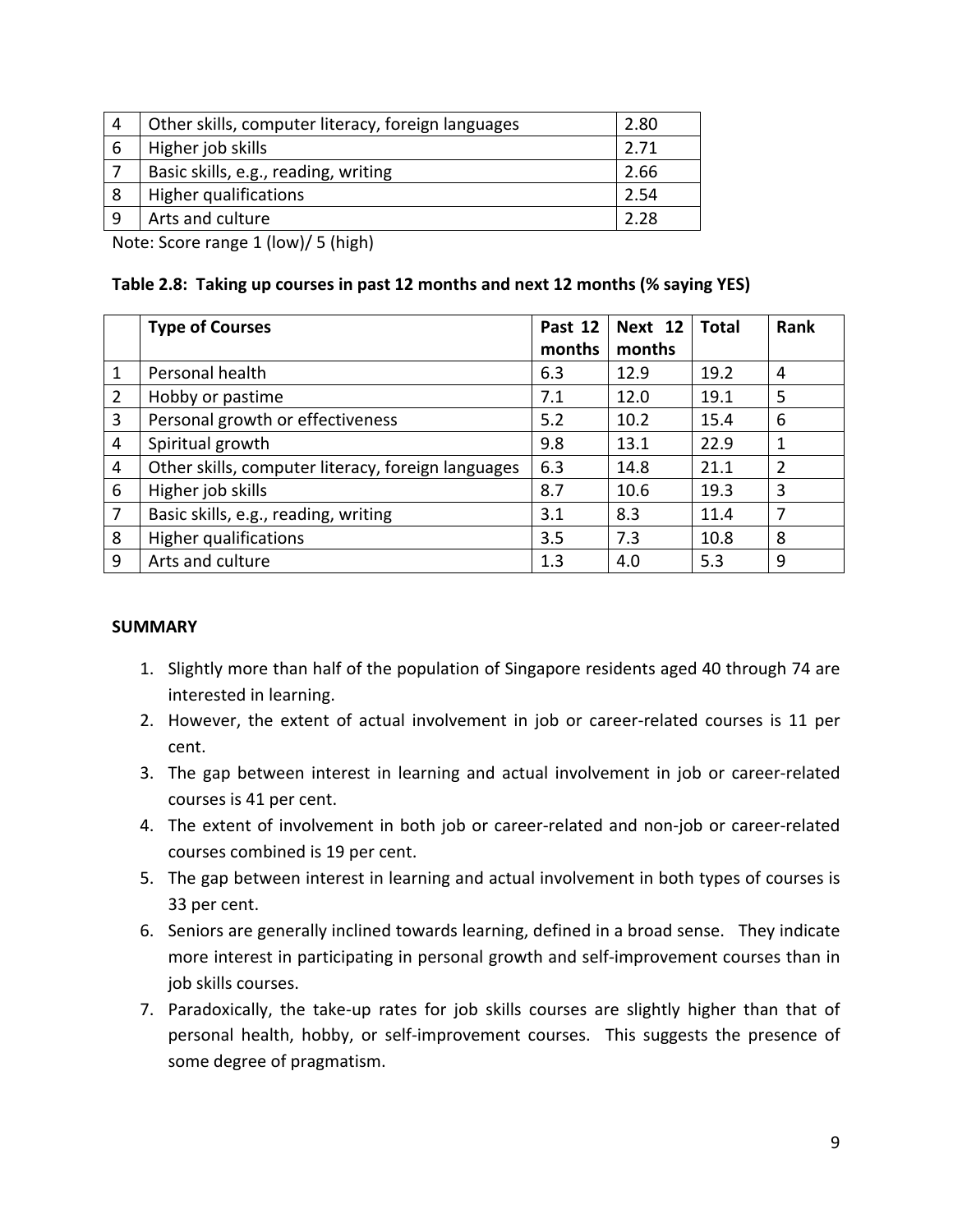8. To facilitate learning, it is important to enhance convenience, accessibility, affordability, and practical content relating to courses, and connectedness in regard to learning environment.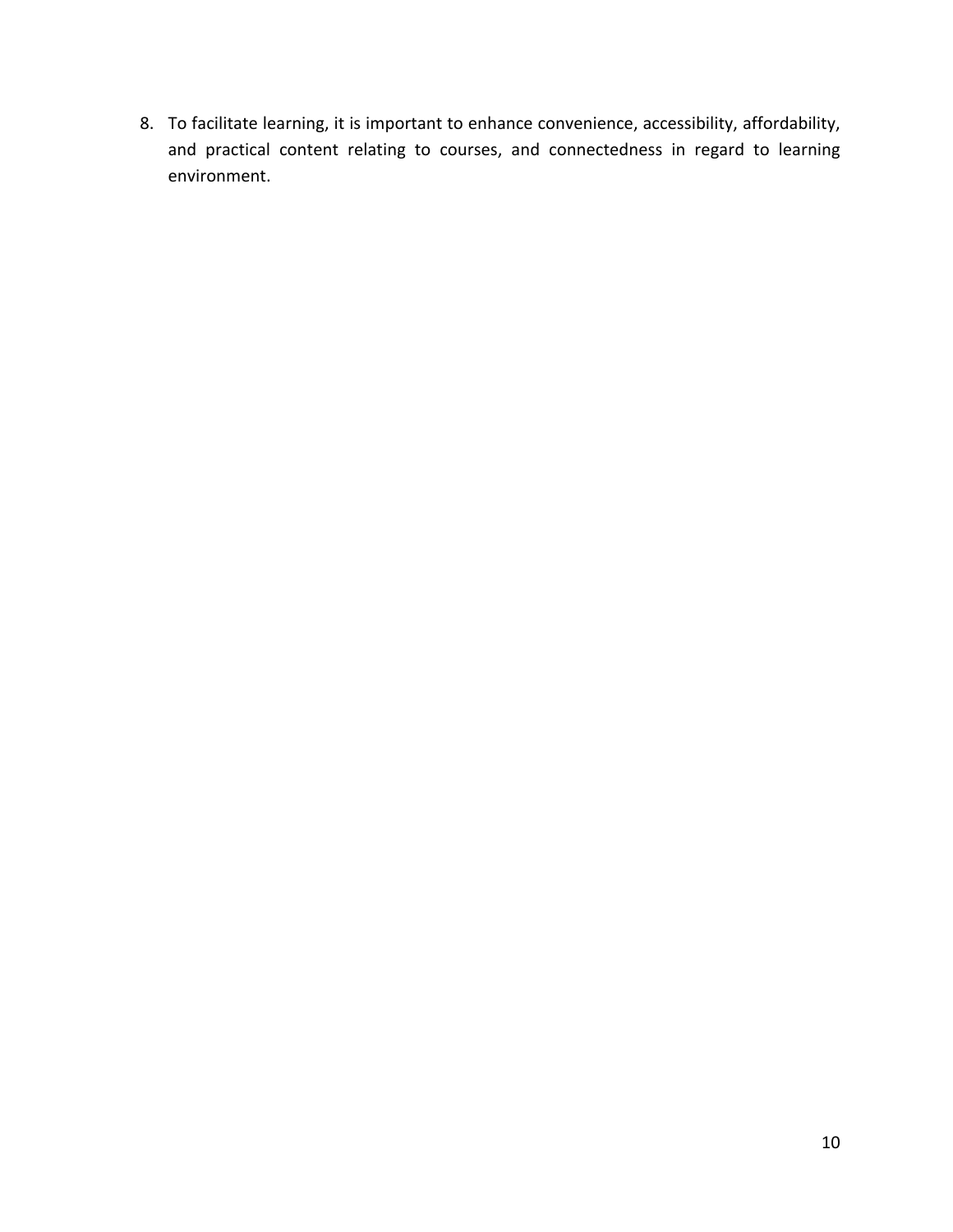# **CHAPTER 3 COURSES INVOLVED: PROFILES AND IMPLICATIONS**

This chapter presents a basic profile of the kind of courses which seniors indicated they are currently involved in or planning to take up in the near future. It therefore provides a sense of the characteristics of courses that can contribute to higher participation rates.

We will begin by examining the profile of job or career-related courses, before dealing with that of non‐job or career‐related courses.

## **JOB/CAREER RELATED COURSES**

As noted earlier, the proportion of seniors currently or potentially involved in job or career‐ related courses is 11 per cent (N=168).

## **Types of courses**

The list of courses specified by the respondents was fairly long. High on the list are computer or information technology‐related courses (16 per cent), followed by management courses (12 per cent) and sales or marketing courses (5 per cent). Close to 40 per cent of the 11 per cent indicated that the courses they are taking will lead to a higher qualification.

## **Adult education providers**

Table 3.1 below shows that the main institutions or entities offering the courses involved are community organizations (28 per cent), private schools (22 per cent), professional associations (21 per cent), statutory bodies (17 per cent), polytechnics or universities (9 per cent), and trade unions or employer associations (9 per cent). These represent a broad mix of adult education providers covering the government, private, trade, and people sectors.

## **Main source of information**

The main sources of information on courses are employers (47 per cent), the respondents' social networks, comprising friends or acquaintances (26 per cent), and the media (25 per cent).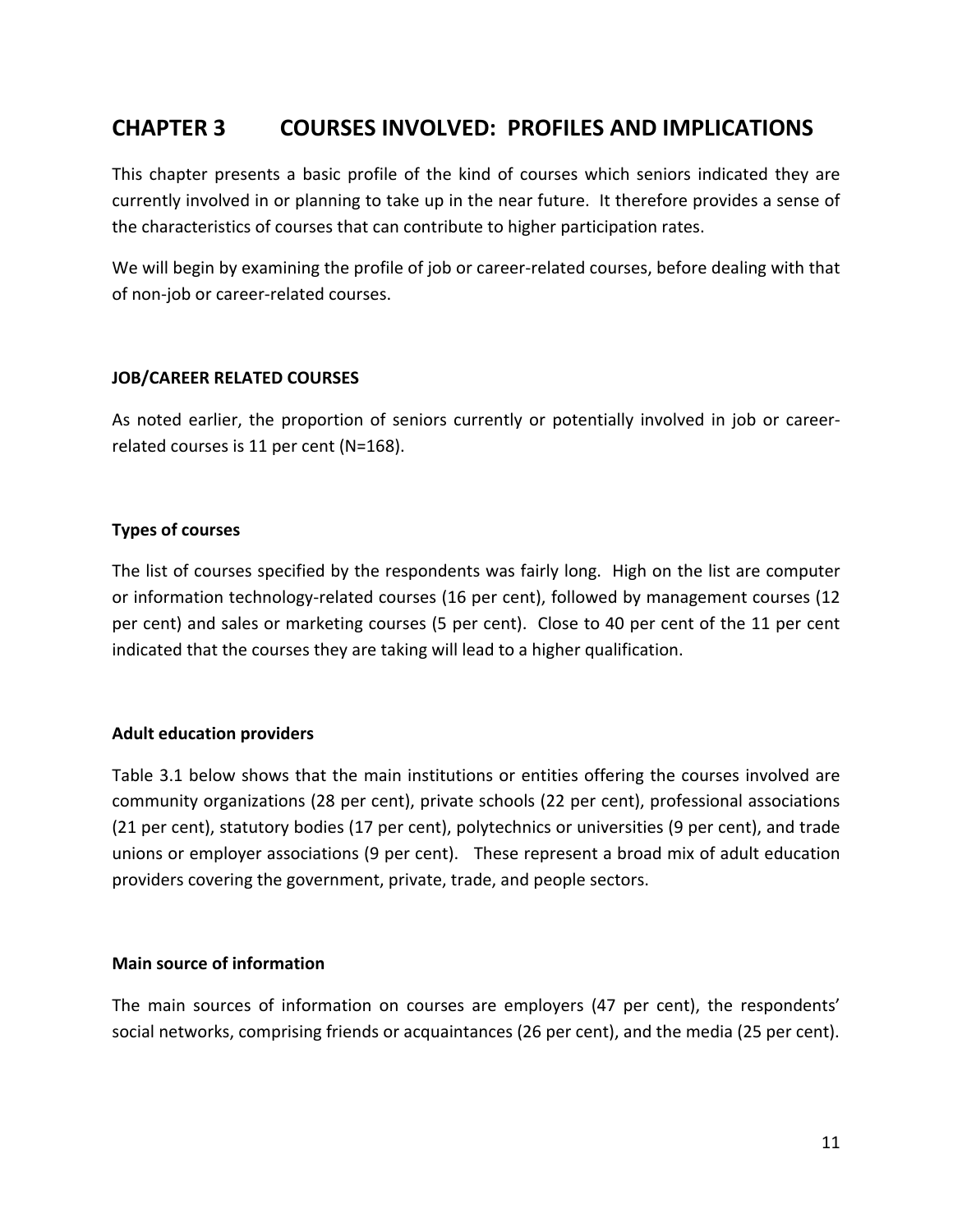# **Time commitment**

Half of the courses involved (51 per cent) are of short duration: 3 months or less. The rest of the courses are more or less evenly spread among the different degrees of time commitment: 3 to 6 months (11 per cent), 6 months to 1 year (9 per cent), 1 to 2 years (12 per cent), and over 2 years (9 per cent).

About a third (35 per cent) of the courses involved entail a weekly time commitment of 3 or less hours; a fifth (20 per cent) require between 3 and 6 hours; and another third, more than 6 hours.

|                |                                                                                    | Frequency |           | Percent   Valid Percent | Cumulative<br>Percent |
|----------------|------------------------------------------------------------------------------------|-----------|-----------|-------------------------|-----------------------|
| Valid          | Community Organization:<br>Community Centre, CDC                                   | 33        | 2.2       | 24.9                    | 24.9                  |
|                | <b>Religious Organizations</b>                                                     | 1         | $\cdot$ 1 | 1.0                     | 25.9                  |
|                | <b>Private Schools</b>                                                             | 25        | 1.7       | 19.3                    | 45.2                  |
|                | Trade Unions/Employer's<br>Association                                             | 12        | .8        | 9.5                     | 54.7                  |
|                | Professional Associations,<br>e.g., Singapore Human<br>Resources Institute, SIM    | 27        | 1.8       | 20.8                    | 75.5                  |
|                | Statutory Boards, e.g., PSB,<br>SPRING-Singapore                                   | 18        | 1.2       | 13.4                    | 88.9                  |
|                | Polytechnics/Universities                                                          | 6         | .4        | 4.6                     | 93.5                  |
|                | Informal/private<br>arrangement (e.g.,<br>organized by friends,<br>personal coach) | 9         | .6        | 6.5                     | 100.0                 |
|                | Total                                                                              | 131       | 8.7       | 100.0                   |                       |
| <b>Missing</b> | System                                                                             | 1369      | 91.3      |                         |                       |
| <b>Total</b>   |                                                                                    | 1500      | 100.0     |                         |                       |

# **Table 3.1: Adult education providers (%)**

# **Sponsorship and fees**

The course fees range from \$10 to \$20,000. A majority (60 per cent) of those taking courses receive partial or full sponsorship. Of these respondents, an overwhelming majority (85 per cent) are fully sponsored, mostly by their employers. When asked what the "absolute maximum" amount of fees they would be willing to pay out of their own pockets, about 18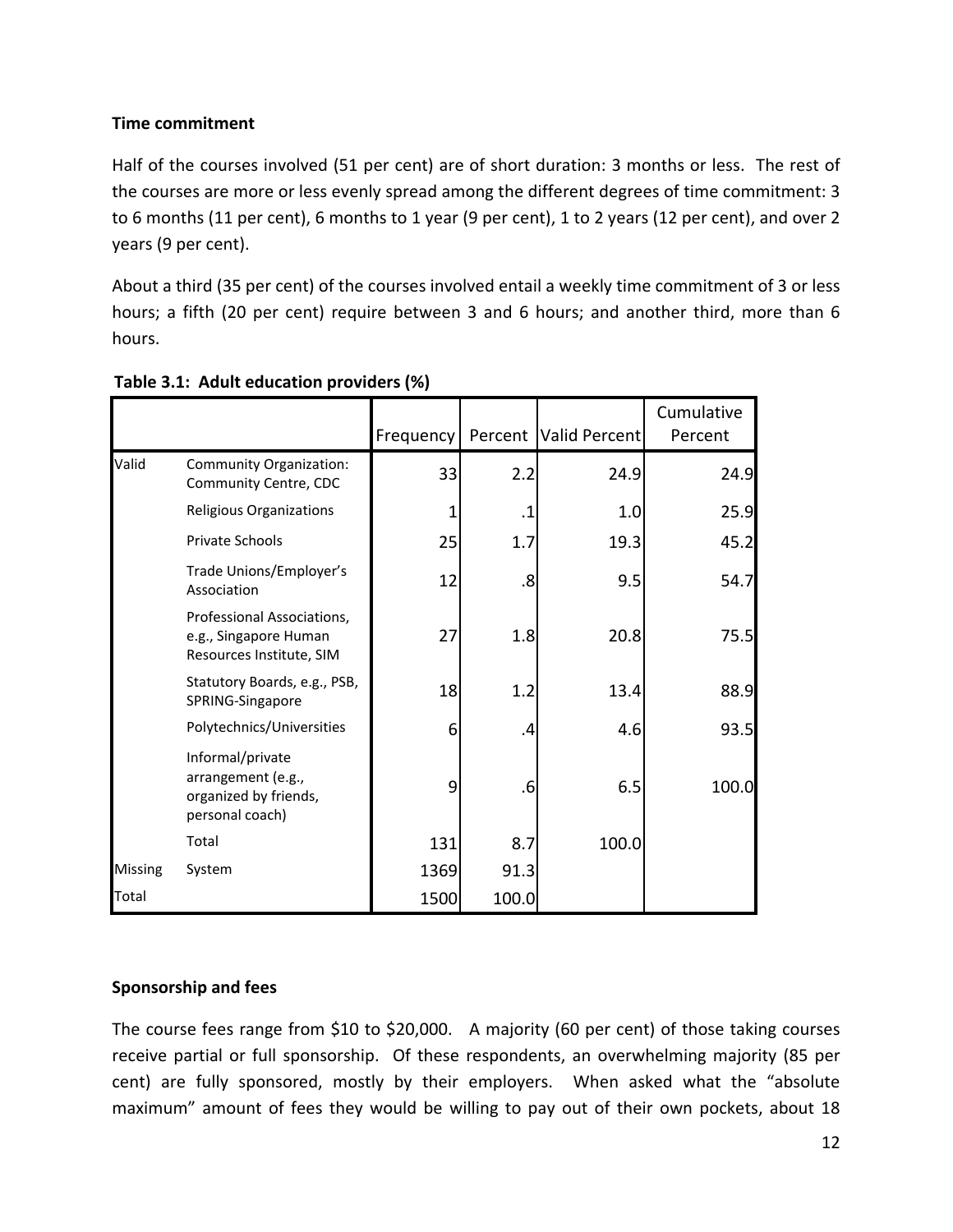percent indicated \$100; 13 per cent, \$200; and 13 per cent, \$1000. The average "absolute maximum" amount is \$2751.

## **Reasons for not participating or planning to be involved in job or career‐related courses**

We earlier noted that a large majority of seniors are not participating or planning to be involved in job or career-related courses. Our survey suggests that the two main reasons for nonparticipation are "lack of time" (36 per cent) and "do not think it is necessary" (29 per cent). If we include those who responded that they are "too tired to attend classes" (5 per cent) as well as the ones who said that they are "unable to find suitable time slots" (5 per cent), then the proportion giving "lack of time" as a reason increases to 46%, or close to half of the non‐ participants, as compared to 7 per cent hindered by "lack of funds".

A more detailed analysis of the "lack of time" cases suggests that close to 76 per cent are affected by "heavy work load", while 17 per cent have to handle household or family responsibilities. Not surprisingly, those in the younger age bands are in relative terms more likely to be affected by heavy workload, while those in the older age bands are more likely to cite household or family responsibilities (Table 3.2).

Comparisons along the gender dimension indicate clearly that females are more likely to cite domestic responsibilities, while males are more likely to mention work‐related reasons for their "lack of time" to participate in job or career‐related courses (Table 3.3). These findings reflect what we already know of gender roles.

| Reason for "lack of time"         | <b>Age Band</b> |       |       |
|-----------------------------------|-----------------|-------|-------|
|                                   | 40-54           | 55-64 | 65-74 |
| Heavy workload                    | 78              | 74    | 48    |
| Housework                         | 9               |       | 14    |
| Look after children/grandchildren | 8               | 12    | 24    |
| Religious activities              |                 |       |       |
| Others                            |                 |       |       |
| Total                             | 100             | 100   |       |

Table 3.2: Reasons for "lack of time" to attend job or career-related courses by Age Band (%)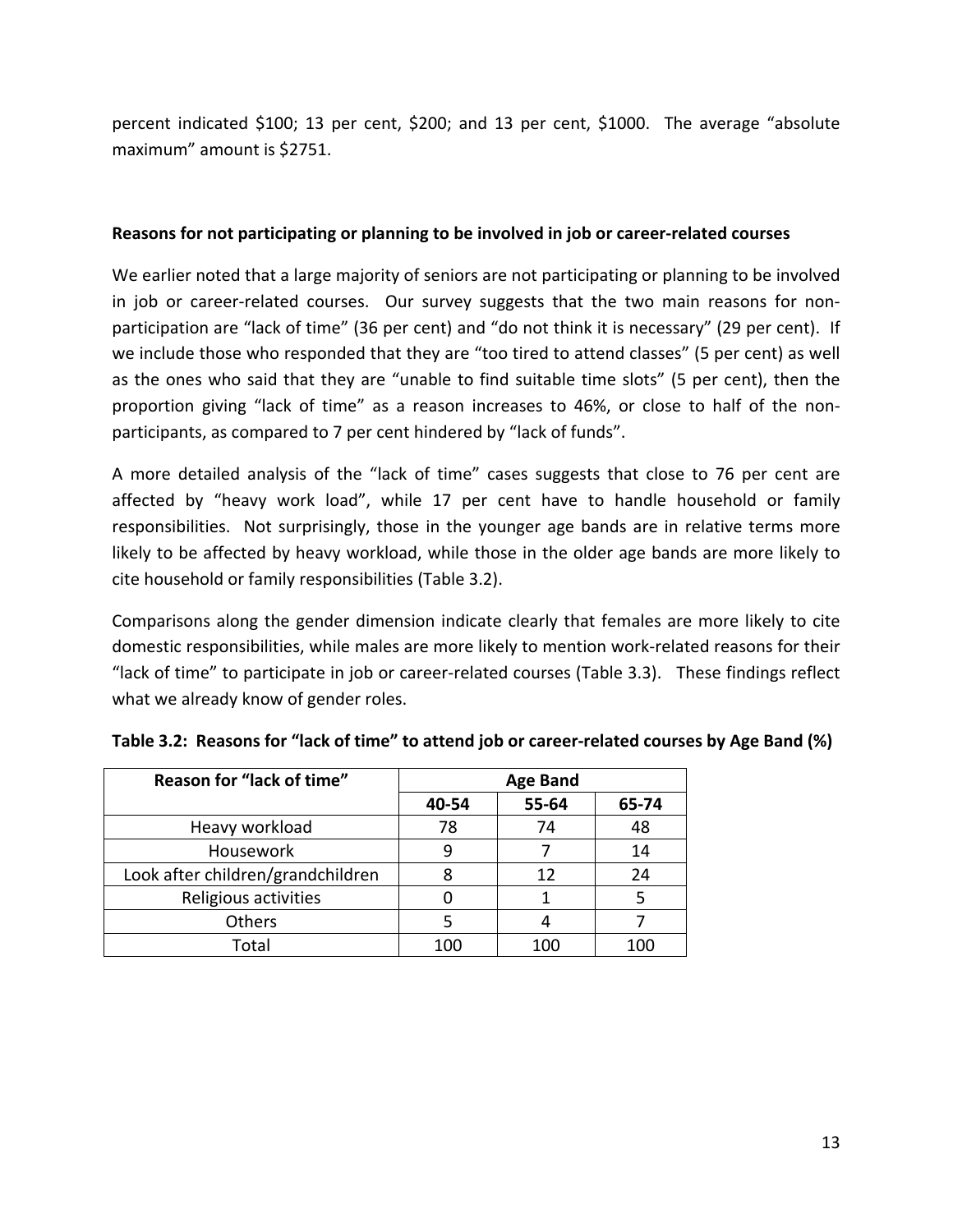| Reason for "lack of time"         | Gender      |               |
|-----------------------------------|-------------|---------------|
|                                   | <b>Male</b> | <b>Female</b> |
| Heavy workload                    | 88          | 64            |
| Housework                         |             | 18            |
| Look after children/grandchildren | 6           | 12            |
| Religious activities              |             |               |
| Others                            | 5           |               |
| Total                             | 100         | 100           |

# Table 3.3: Reasons for "lack of time" to attend job or career-related courses by Gender (%)

# **NON‐JOB OR CAREER RELATED COURSES**

The proportion of seniors involved or planning to participate in non-job or career-related courses is 12 per cent. The most popular are religious classes, followed by singing, fitness, English, and computer-related courses. Community and religious organizations and private schools are the main course providers. A majority of seniors gave intrinsic reasons, such as "interest in course content", for participating in non‐job or career‐related courses.

As with job or career-related courses, the main reasons for non-participation have to do with "lack of time" (48 per cent), or simply "do not think it is necessary" (27 per cent). Here again "lack of time", including "heavy workload", is more likely to be mentioned by the younger age bands as a reason for not participating or planning to participate in non‐job or career‐related courses (Table 3.4). Interestingly, there is no significant difference between male and female seniors with regards to the "time-related" reasons they gave for not participating in non-job or career-related courses, though it can be observed that female seniors seem somewhat more likely to consider it unnecessary to participate in non‐job or career‐related courses than their male counterparts (Table 3.5). The above findings suggest that participation in non-job or career‐related courses is more of an age, rather than gender, phenomenon.

| Table 3.4: Top 3 "time-related" Reasons for not participating or planning to participate in |  |  |
|---------------------------------------------------------------------------------------------|--|--|
| non-job or career-related courses by Age Band (%)                                           |  |  |

| Reason         | <b>Age Band</b> |       |       |
|----------------|-----------------|-------|-------|
|                | 40-54           | 55-64 | 65-74 |
| Lack of time   |                 | 32    |       |
| Heavy workload | 17              |       |       |
| Too tired      |                 |       |       |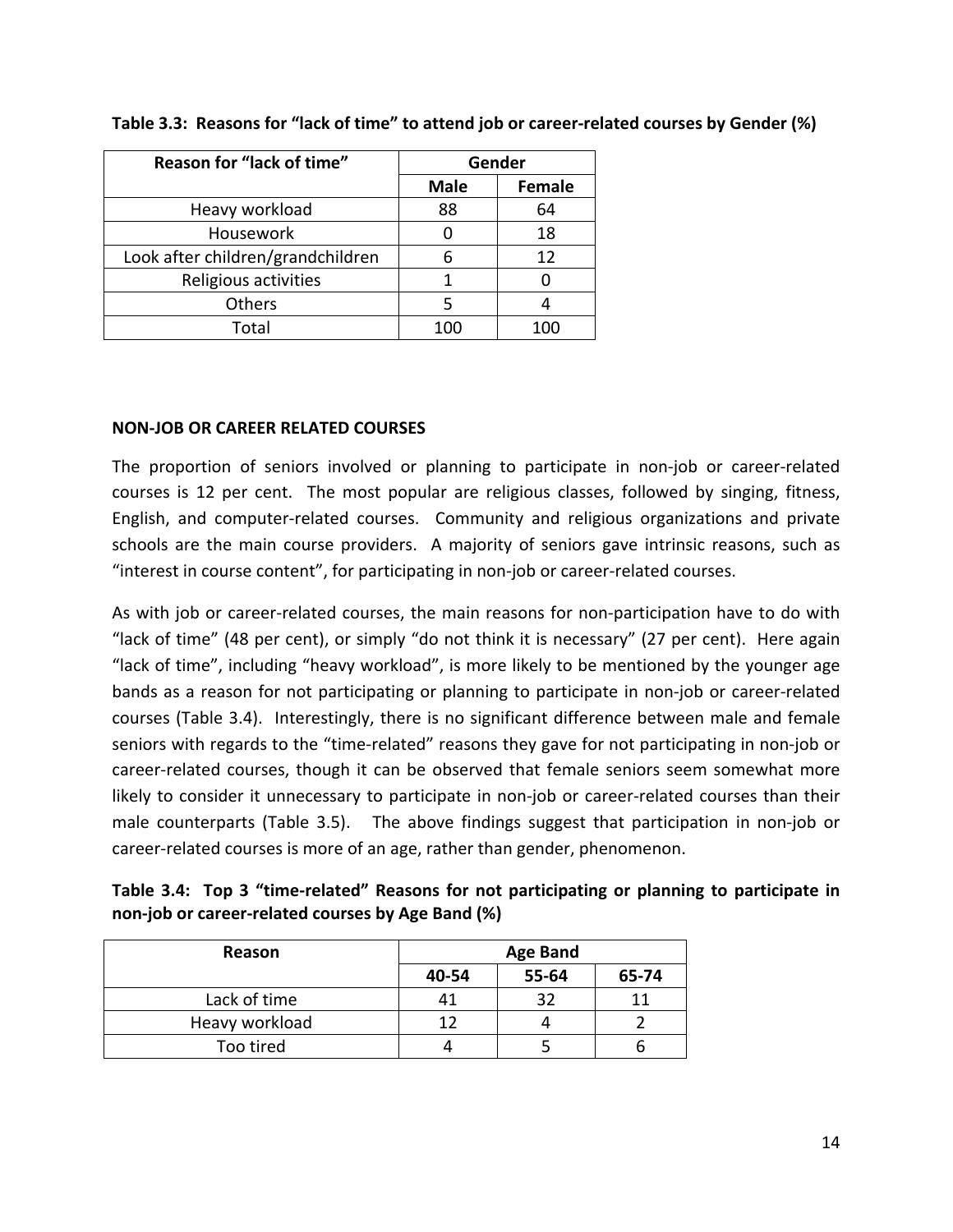| Reason                       | Gender      |               |
|------------------------------|-------------|---------------|
|                              | <b>Male</b> | <b>Female</b> |
| Lack of time                 | 35          | 34            |
| Do not think it is necessary | 25          | 28            |
| Heavy workload               |             |               |
| Too tired                    |             |               |

Table 3.5: Top 4 Reasons for not participating or planning to participate in non-job or career**related courses by Gender (%)**

# **SUMMARY**

- 1. For job or career‐related courses, employer sponsorship plays a major role in enhancing participation rates. Nevertheless, "lack of time" attributed to heavy workload, primarily in the case of male seniors, or household or family responsibilities, more likely to be cited by female seniors, poses a challenge to participation in job or career‐related courses.
- 2. The same time‐related reasons can also account for non‐participation in non‐job or career-related courses when we compare across the age bands. However, there appears to be no significant difference between male and female seniors in regard to their main reasons for not participating in non‐job or career‐related courses. This reinforces the finding that participation in non‐job or career‐related courses is largely an age phenomenon.
- 3. Further analyses using cross‐tabulation and logistic regression (tables not shown) indicate that the probability of participation or non-participation in job or career-related courses is dependent on age and educational qualification, rather than gender. For this reason, and given that age and education are highly correlated (see Table 4.1 below), it makes sense, for our purpose in this report, to compare the pattern of participation or non‐participation in courses across age bands and thereby observe how our three categories of seniors differ in terms learning need, orientation, and action.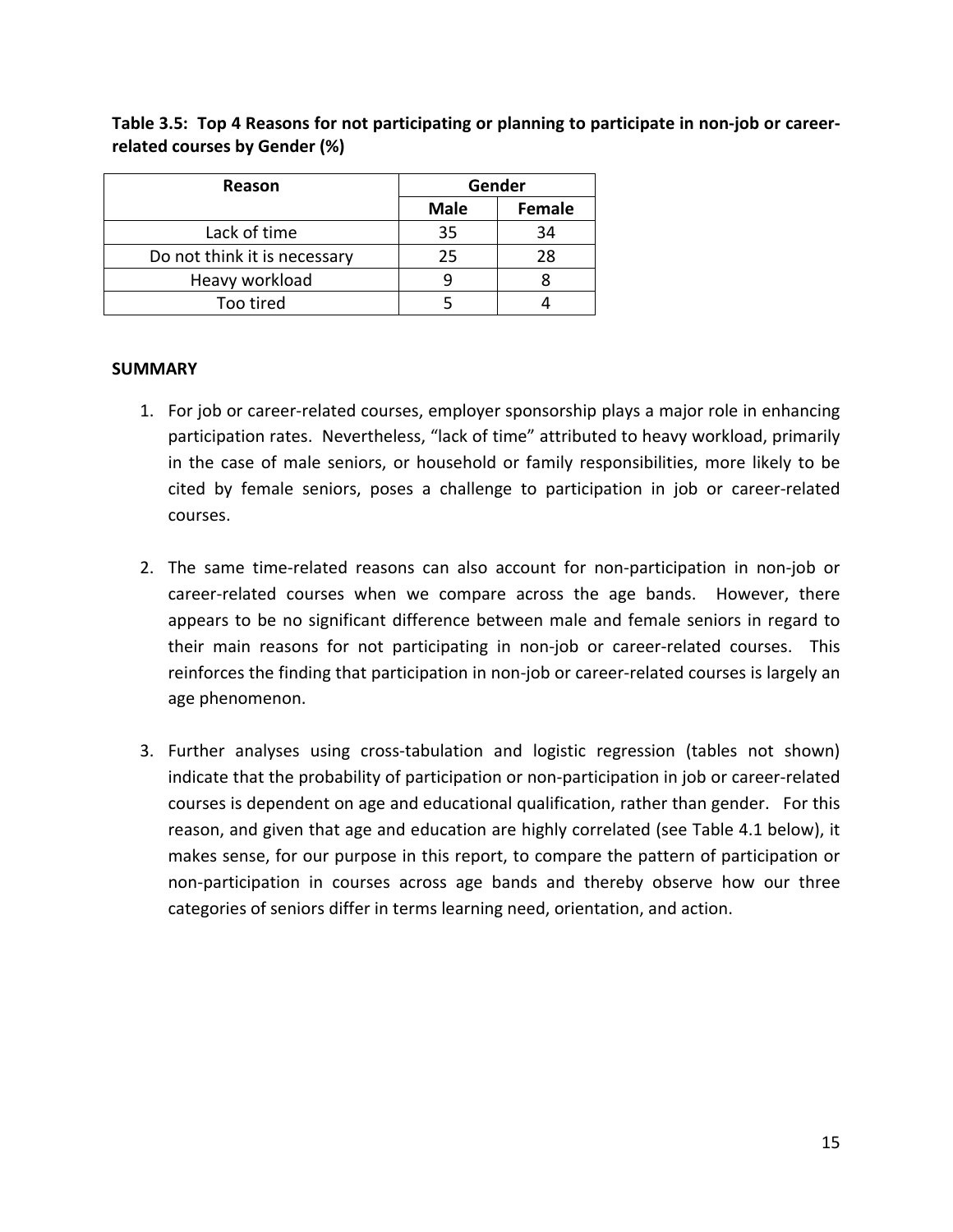# **CHAPTER 4**

# **PATTERN OF LEARNING NEEDS, ORIENTATIONS, AND ACTIONS: AGE BANDS COMPARED**

#### **Age band and educational attainment**

As we would have expected, our preliminary analysis indicates that age band is a significant predictor of learning needs, orientations, and actions. It is also important to note that age is in turn related to educational attainment. Table 4.1 reflects the relationship rather clearly: the older the age band, the higher the proportion with lower educational attainment.

|  | Table 4.1: Education by Age Band (%) |  |  |  |  |
|--|--------------------------------------|--|--|--|--|
|--|--------------------------------------|--|--|--|--|

| <b>Education level</b>      | <b>Age Band</b>                       |                                  |                                 |  |
|-----------------------------|---------------------------------------|----------------------------------|---------------------------------|--|
|                             | <b>Post-Baby Boomers</b><br>$(40-54)$ | <b>Baby Boomers</b><br>$(55-64)$ | <b>Current Seniors</b><br>65-74 |  |
| None                        |                                       | 11                               | 25                              |  |
| Primary or lower            | 25                                    | 35                               |                                 |  |
| Secondary or Post-Secondary | 50                                    | 44                               | 19                              |  |
| Tertiary or higher          | フ3                                    | 10                               |                                 |  |

## **Interest and participation in learning**

Table 4.2 shows quite plainly that the older age bands demonstrate less interest in learning. The average "interest in learning" score for the younger age band is 3.40, as compared to 2.24 for the older age band.

Not surprisingly, Table 4.3 also manifests more or less the same pattern in regard to participation in learning. Indeed, participation in job or career-related courses declines from 15 per cent for the younger age band to 1 per cent for the older age band.

However, it should be noted that participation or potential participation in non‐job or career‐ related courses among Current Seniors may be deemed to be high (9 per cent) relative to that of job or career‐related courses. This is a positive sign. It suggests that involvement in learning, if defined in a broad sense, does not decline sharply by age, particularly for those with higher educational qualifications. Table 4.4 reinforces this finding. It shows that participation or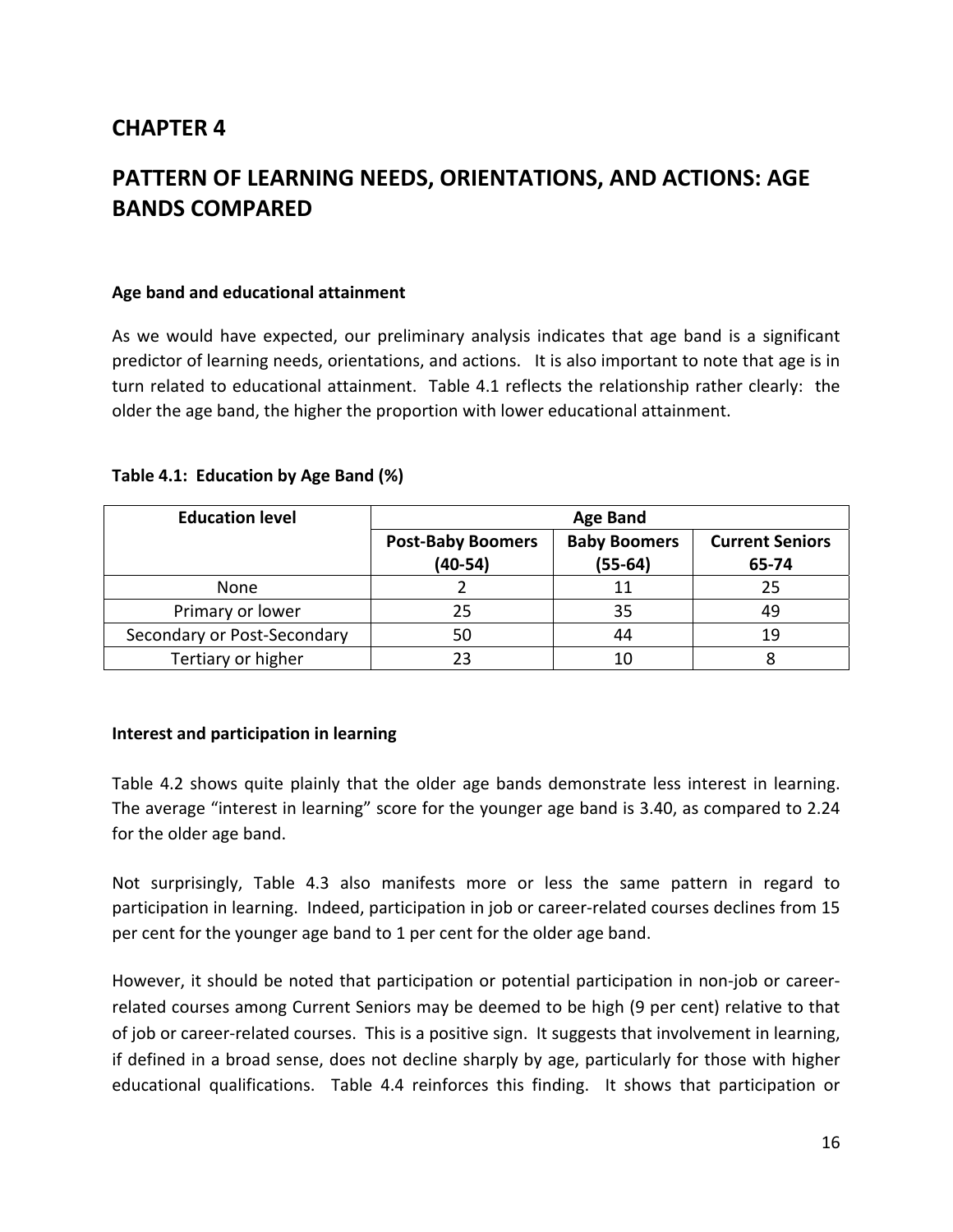potential participation in job/career‐related courses increases with education level, but decreases with age. The same pattern is observed when we compare those currently working with those not currently working.

In regard to participation or potential participation in non‐job/career‐related courses, the pattern is somewhat less clear-cut when we consider the impact of age (Table 4.5). However, among those who are currently working, with the exception of the older ones in their midst, it can be discerned that the tertiary educated have a greater participation propensity. Among those who are currently not working, the propensity for participation in non‐job/career‐related courses seems to take on a somewhat similar pattern across age bands. There is, however, an interesting finding here: those with secondary or post-secondary educational qualifications, as compared to their primary or tertiary educated counterparts, show a greater likelihood to participate in non‐job/career‐related courses.

| Table 4.2: "Interest in learning" by Age Band (mean scores) |  |
|-------------------------------------------------------------|--|
|-------------------------------------------------------------|--|

|                 | <b>Mean</b> |      | Std.             |
|-----------------|-------------|------|------------------|
| <b>Age Band</b> | score       | N    | <b>Deviation</b> |
| 40-54 yrs old   | 3.40        | 926  | 1.189            |
| 55-64 yrs old   | 2.82        | 361  | 1.253            |
| 65-74 yrs old   | 2.24        | 193  | 1.229            |
| Total           | 3.11        | 1481 | 1.279            |

Note: Score range 1 (low)/ 5 (high)

| Table 4.3: Participation and potential participation in learning by Age Band (%) |  |  |  |  |  |
|----------------------------------------------------------------------------------|--|--|--|--|--|
|----------------------------------------------------------------------------------|--|--|--|--|--|

| <b>Age Band</b> | Job/career-<br>related courses | Non-job/career-<br>related courses | <b>Total</b> |
|-----------------|--------------------------------|------------------------------------|--------------|
| 40-54           | 15                             | 13                                 | 28           |
| 55-64           |                                |                                    | 18           |
| 65-74           |                                |                                    | 10           |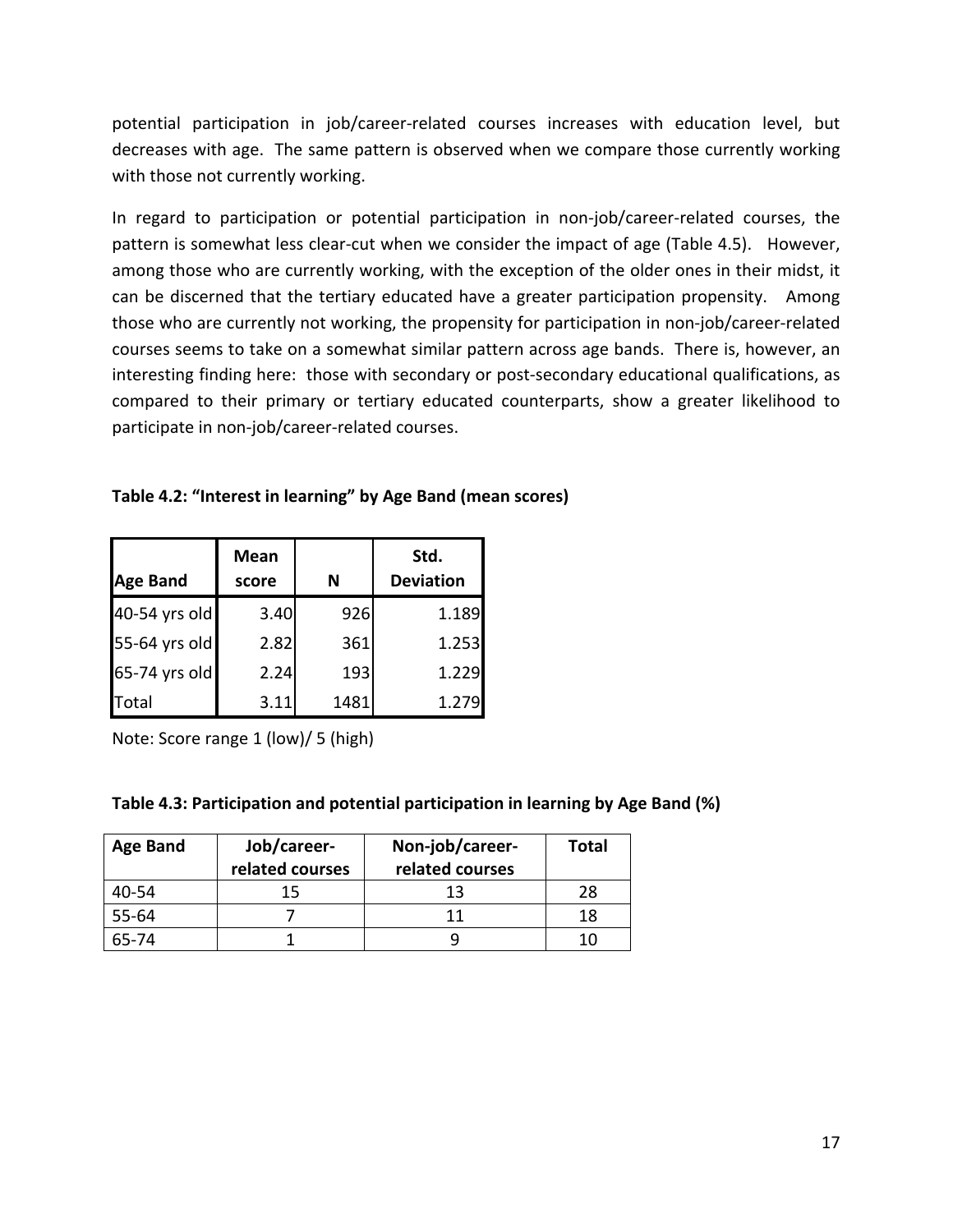**Table 4.4: Participation and potential participation in job/career‐related courses by Working Status, Education, and Age Band (%)**

|       |                                    | <b>Working Status</b> |                    |  |
|-------|------------------------------------|-----------------------|--------------------|--|
| Age   | <b>Education</b>                   | <b>Working</b>        | <b>Not Working</b> |  |
| 40-54 | <b>Primary or lower</b>            |                       |                    |  |
|       | <b>Secondary or Post-Secondary</b> | 18                    | 10                 |  |
|       | <b>Tertiary or higher</b>          | 26                    | 19                 |  |
| 55-64 | <b>Primary or lower</b>            | 5                     | $\Box$             |  |
|       | <b>Secondary or Post-Secondary</b> | 14                    |                    |  |
|       | <b>Tertiary or higher</b>          | 13                    | 18                 |  |
| 65-74 | <b>Primary or lower</b>            |                       |                    |  |
|       | <b>Secondary or Post-Secondary</b> |                       | 4                  |  |
|       | <b>Tertiary or higher</b>          |                       |                    |  |

**Table 4.5: Participation and potential participation in non‐job/career‐related courses by Working Status, Education, and Age Band (%)**

|       |                                    | <b>Working Status</b>                |    |  |
|-------|------------------------------------|--------------------------------------|----|--|
| Age   | <b>Education</b>                   | <b>Working</b><br><b>Not Working</b> |    |  |
| 40-54 | Primary or lower                   |                                      | 6  |  |
|       | <b>Secondary or Post-Secondary</b> | 14                                   | 11 |  |
|       | <b>Tertiary or higher</b>          | 23                                   | 3  |  |
| 55-64 | <b>Primary or lower</b>            | 8                                    |    |  |
|       | <b>Secondary or Post-Secondary</b> | 5                                    | 23 |  |
|       | <b>Tertiary or higher</b>          | 23                                   | 0  |  |
| 65-74 | <b>Primary or lower</b>            | 3                                    |    |  |
|       | <b>Secondary or Post-Secondary</b> | 23                                   | 8  |  |
|       | <b>Tertiary or higher</b>          |                                      |    |  |

# **Reasons for learning**

Considering each of the reasons listed in Table 4.6, it can be seen that the younger age bands are stronger in their conviction to learn than their older counterparts. Table 4.6 also shows clearly that the older age band is most unlikely to cite job or career‐related reasons for participation in learning. This corresponds to what was noted above about the Current Seniors' stronger preference for participation in non‐job or career‐related courses, compared to job or career‐related ones.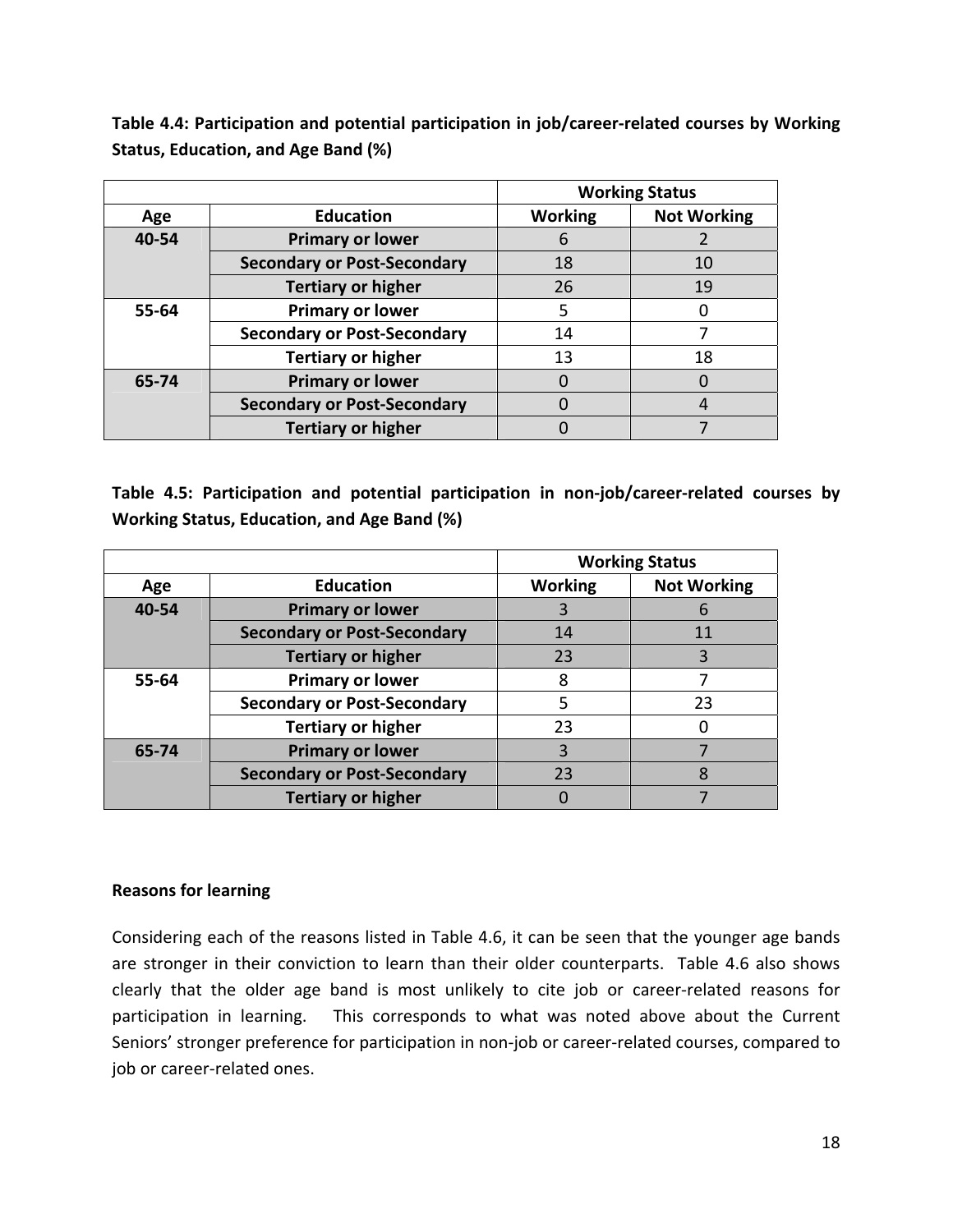# **Learning approaches and styles**

Table 4.7 presents a similar pattern of declining usage of the various learning approaches corresponding to age bands. Nevertheless, there are indications that for the older age bands, supportive social networks can help to enhance participation in learning activities. Another interesting observation is that all three age bands are more or less inclined towards "learning by doing", while self‐study ranks rather low on the list of learning styles (Table 4.8).

It can be seen in Table 4.9 that the older age bands are least interested in job or career‐related courses, scoring below 2 for courses leading to higher job skills or higher qualifications.

Table 4.10 shows some significant contrasts between the three age bands. Resonating with what was observed earlier, we note that courses leading to higher job skills or qualifications are somewhat under-subscribed by Current Seniors. However, the participation rate of Current Seniors in hobby or pastime‐related courses is slightly higher than that of the Baby Boomers age band. What may be a cause for concern is that Current Seniors are somewhat less inclined towards participating in personal health courses than those in the younger age bands. But this may also be viewed positively if it indicates that post‐Baby Boomers are proactive in learning about health maintenance.

|                 | <b>Reason for Learning</b>                                                                                                 | <b>Age Band</b> |       |       |
|-----------------|----------------------------------------------------------------------------------------------------------------------------|-----------------|-------|-------|
|                 | I want to learn                                                                                                            | 40-54           | 55-64 | 65-74 |
| $\mathbf{1}$    | So I can keep my mind active                                                                                               | 4.01            | 3.93  | 3.60  |
| $\overline{2}$  | So I can keep up with what's going on in the world                                                                         | 3.98            | 3.80  | 3.48  |
| 3               | So I can talk about things with my children or grand<br>children                                                           | 3.79            | 3.54  | 3.42  |
| 4               | So I can understand myself better                                                                                          | 3.76            | 3.58  | 3.40  |
| 5               | So I can understand and get along with others better                                                                       | 3.73            | 3.46  | 3.35  |
| 5               | For my own personal growth, effectiveness and self-                                                                        | 3.78            | 3.44  | 3.10  |
|                 | improvement                                                                                                                |                 |       |       |
| $\overline{7}$  | So I can help other people                                                                                                 | 3.74            | 3.43  | 3.21  |
| 8               | So I can improve my job skills                                                                                             | 3.78            | 3.20  | 2.51  |
| 9               | So I can grow spiritually                                                                                                  | 3.54            | 3.24  | 3.21  |
| 10              | So I can earn a qualification that will advance my<br>career or help me earn more money                                    | 3.67            | 2.99  | 2.37  |
| 11              | know basic skills, like reading,<br>writing,<br>So I<br>mathematics, etc                                                   | 3.44            | 3.11  | 2.88  |
| 12 <sup>2</sup> | So I can pick up a new hobby or recreational activity<br>or be better in or better able to enjoy this hobby or<br>activity | 3.40            | 3.15  | 2.99  |
| 13              | So I can contribute to community/ volunteer activity                                                                       | 3.36            | 3.03  | 2.93  |

#### **Table 4.6: Reasons for Learning (mean scores)**

Note: Score range 1 (not at all interested/ 3 (neutral)/ 5 (very interested)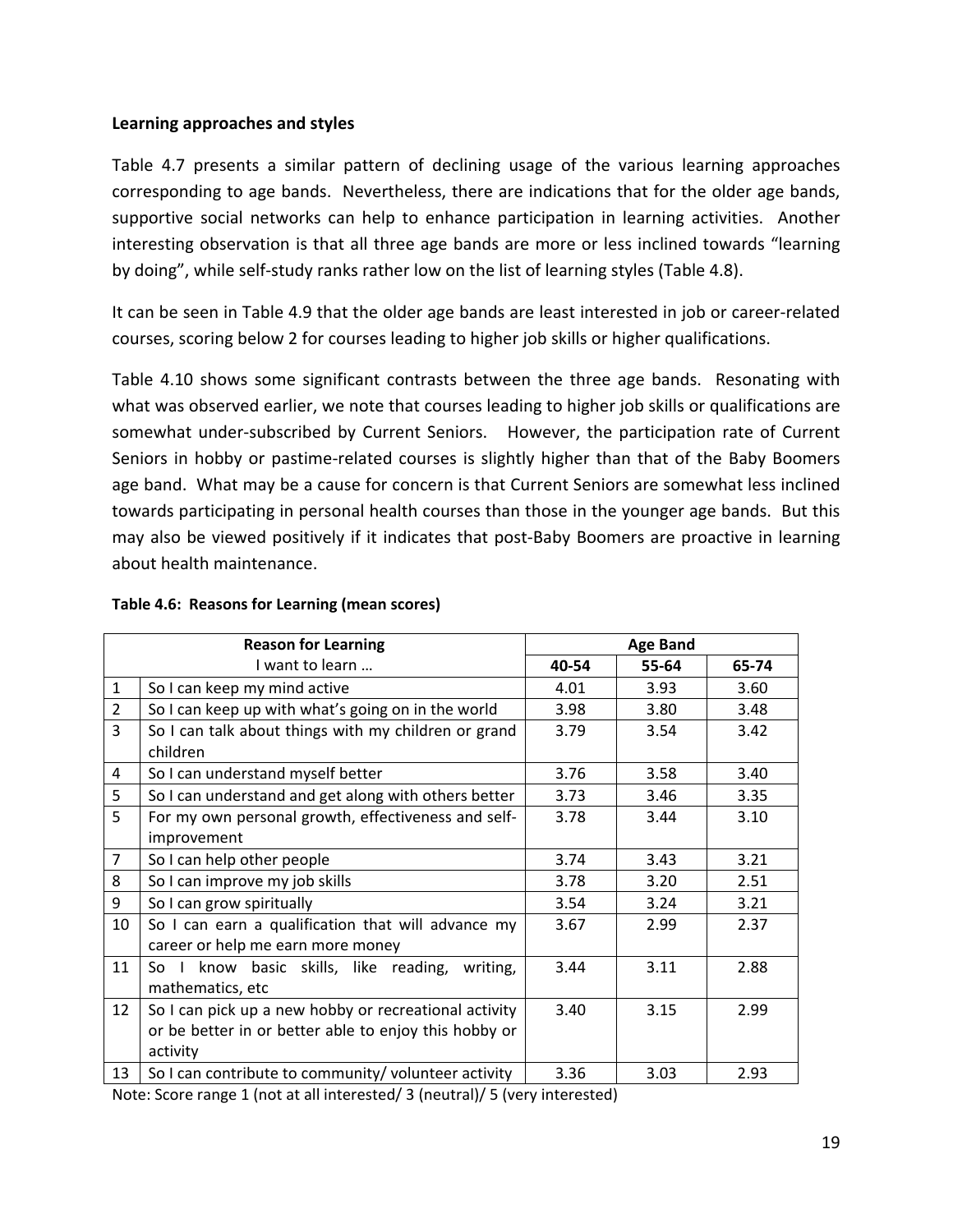|  | <b>Table 4.7: Learning Approaches (mean scores)</b> |  |
|--|-----------------------------------------------------|--|
|--|-----------------------------------------------------|--|

|                | <b>Learning Approach</b><br><b>Age Band</b>    |       |       |       |
|----------------|------------------------------------------------|-------|-------|-------|
| I would        |                                                | 40-54 | 55-64 | 65-74 |
| $\mathbf{1}$   | Read articles from the print media             | 2.38  | 2.17  | 1.93  |
| $\overline{2}$ | someone (friend, colleague,<br>family<br>Find  | 2.09  | 2.04  | 1.87  |
|                | member) to teach me                            |       |       |       |
| 3              | Look for educational television<br>radio<br>or | 2.00  | 1.82  | 1.80  |
|                | programmes                                     |       |       |       |
| 4              | Search the internet                            | 1.89  | 1.36  | 1.16  |
| 5              | Attend a course just to gain knowledge         | 1.85  | 1.44  | 1.24  |
| 6              | Attend a course that offers certification      | 1.74  | 1.35  | 1.14  |
| 6              | Attend a workshop or seminar                   | 1.73  | 1.38  | 1.19  |
| 8              | Attend a public event or exhibition            | 1.59  | 1.37  | 1.25  |
| 9              | Buy, borrow, rent audio or video tapes, CDs,   | 1.42  | 1.30  | 1.24  |
|                | <b>DVDs</b>                                    |       |       |       |
| 10             | Get involved in a community group or volunteer | 1.33  | 1.29  | 1.32  |
|                | organization that focuses on what I want to    |       |       |       |
|                | learn about                                    |       |       |       |
| 11             | borrow computer-based<br>learning<br>or<br>Buv | 1.35  | 1.14  | 1.07  |
|                | programmes                                     |       |       |       |
| 12             | Find a tutor or professional to teach me       | 1.23  | 1.16  | 1.04  |
| 13             | Find online or chat group                      | 1.17  | 1.09  | 1.02  |

Note: Score range 1 (low)/ 4 (high)

# **Table 4.8: Learning styles (mean scores)**

| <b>Learning Style</b> |                                                                            | <b>Age Band</b> |       |       |  |
|-----------------------|----------------------------------------------------------------------------|-----------------|-------|-------|--|
|                       | I learn best                                                               | 40-54           | 55-64 | 65-74 |  |
| 1                     | In a group where I can share with other learners                           | 3.82            | 3.70  | 3.49  |  |
| $\overline{2}$        | By putting my hands on something and playing<br>with it or figuring it out | 3.79            | 3.66  | 3.67  |  |
| 3                     | By watching or listening and then thinking about<br>it                     | 3.76            | 3.67  | 3.59  |  |
| 4                     | By gathering information and then teaching<br>myself                       | 3.57            | 3.32  | 3.09  |  |
| 5                     | In a formal teacher-classroom situation                                    | 3.50            | 3.10  | 3.00  |  |
| 6                     | When I have a guide, tutor, or mentor in a face-<br>to-face situation      | 3.35            | 3.04  | 2.90  |  |
| 7                     | Through self-study courses                                                 | 3.13            | 2.76  | 2.48  |  |

Note: Score range 1 (low)/ 5 (high)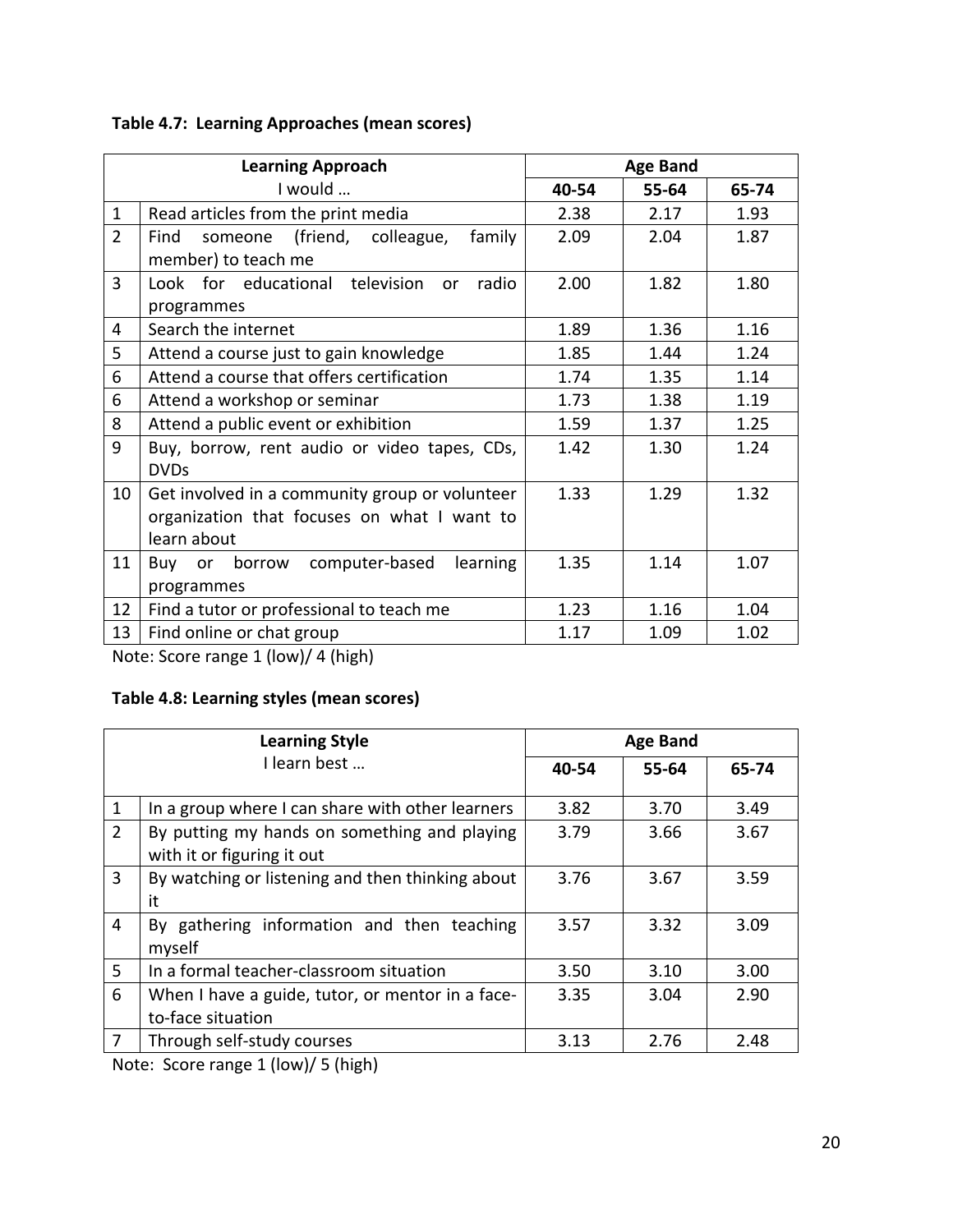| Table 4.9: Types of courses interested in (mean scores) |  |  |  |  |  |
|---------------------------------------------------------|--|--|--|--|--|
|---------------------------------------------------------|--|--|--|--|--|

| <b>Type of Courses</b>                                 |                                                      | <b>Age Band</b> |       |       |
|--------------------------------------------------------|------------------------------------------------------|-----------------|-------|-------|
| I am (extent to which interested or not interested) in |                                                      | 40-54           | 55-64 | 65-74 |
|                                                        | learning topics/courses relating to                  |                 |       |       |
| $\mathbf{1}$                                           | Personal health                                      | 3.26            | 2.90  | 2.67  |
| $\overline{2}$                                         | Hobby or pastime                                     | 3.06            | 2.74  | 2.48  |
| 3                                                      | Personal growth or effectiveness                     | 3.05            | 2.54  | 2.26  |
| 4                                                      | Spiritual growth                                     | 2.96            | 2.58  | 2.46  |
| 4                                                      | skills,<br>foreign<br>Other<br>literacy,<br>computer | 3.08            | 2.52  | 1.99  |
|                                                        | languages                                            |                 |       |       |
| 6                                                      | Higher job skills                                    | 3.09            | 2.21  | 1.77  |
| $\overline{7}$                                         | Basic skills, e.g., reading, writing                 | 2.85            | 2.46  | 2.15  |
| 8                                                      | <b>Higher qualifications</b>                         | 2.90            | 2.07  | 1.71  |
| 9                                                      | Arts and culture                                     | 2.43            | 2.14  | 1.83  |

Note: Score range 1 (low)/ 5 (high)

# **Table 4.10: Taking up courses in past 12 months and next 12 months (% saying YES)**

| <b>Type of Courses</b> |                                                      | <b>Age Band</b> |       |       |
|------------------------|------------------------------------------------------|-----------------|-------|-------|
|                        |                                                      | 40-54           | 55-64 | 65-74 |
| 1                      | Personal health                                      | 22              | 18    |       |
| 2                      | Hobby or pastime                                     | 20              | 17    | 21    |
| 3                      | Personal growth or effectiveness                     | 20              | 9     | 3     |
| 4                      | Spiritual growth                                     | 24              | 22    | 20    |
| 4                      | skills,<br>foreign<br>Other<br>computer<br>literacy, | 26              | 18    | 6     |
|                        | languages                                            |                 |       |       |
| 6                      | Higher job skills                                    | 27              | 11    | 2     |
| $\overline{7}$         | Basic skills, e.g., reading, writing                 | 14              | 11    | 4     |
| 8                      | Higher qualifications                                | 15              | 7     |       |
| 9                      | Arts and culture                                     | 6               | 6     | 3     |

# **SUMMARY**

- 1. In general, there is a clear‐cut pattern characterized by the older age bands being less interested and less involved in learning activities.
- 2. However, while age has a dampening effect on participation, those with higher educational qualifications within each age band continue to show greater inclination towards participation in job/career‐related courses.
- 3. Those in the older age bands are, however, more open towards participating in non‐job or career‐related courses, but less inclined towards job or career‐related courses.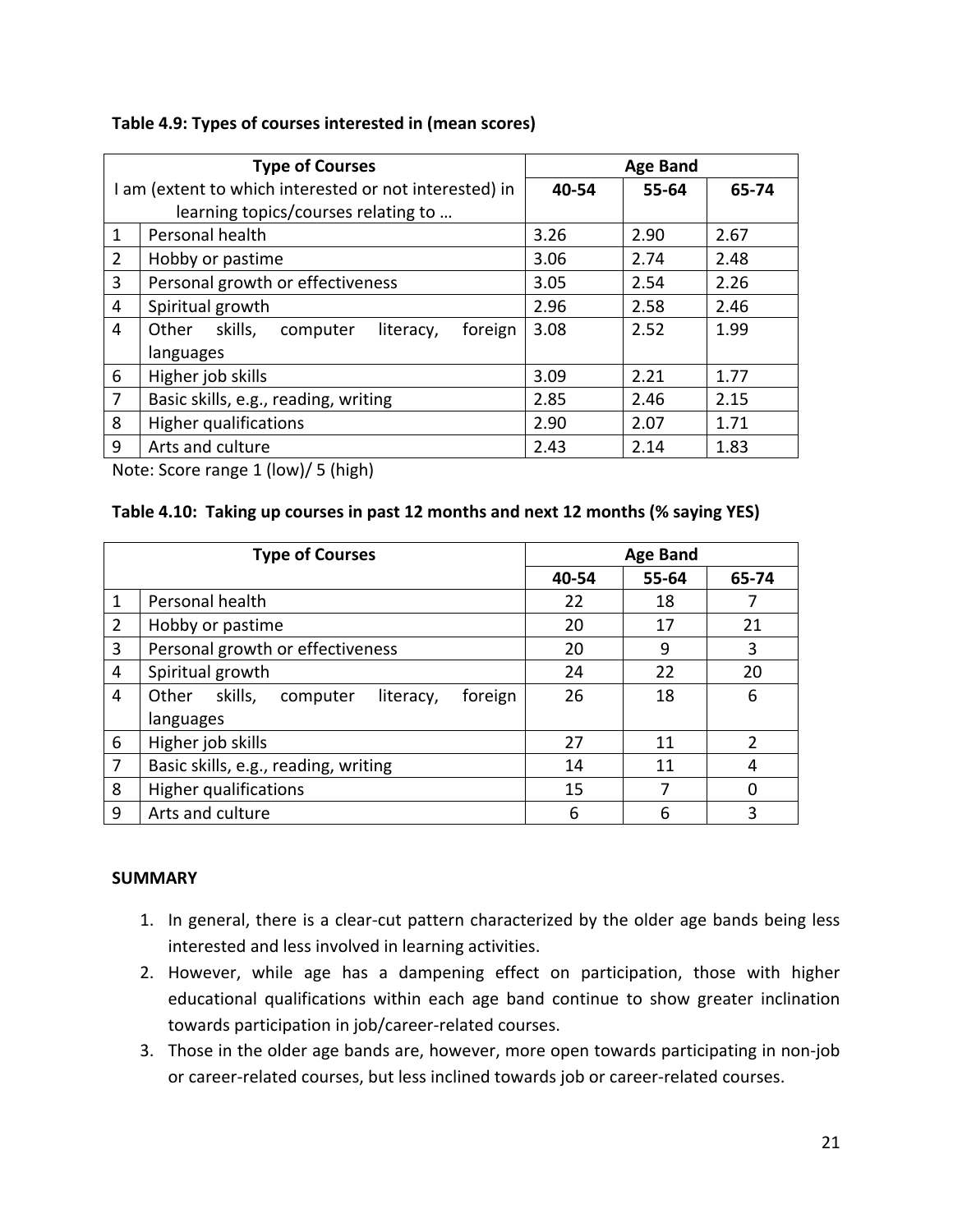- 4. They are attracted to participating in hobby and pastime courses, but less enthusiastic about personal health courses.
- 5. In a broad sense, when comparing those currently working with those currently not working, it can be observed that the latter have a somewhat lower participation propensity. But what may be an interesting finding is that, in relative terms, among those currently not working, the tertiary educated have a greater likelihood to participate in job/career-related courses, while the secondary or post-secondary educated show a higher propensity to participate in non‐job/career‐related courses.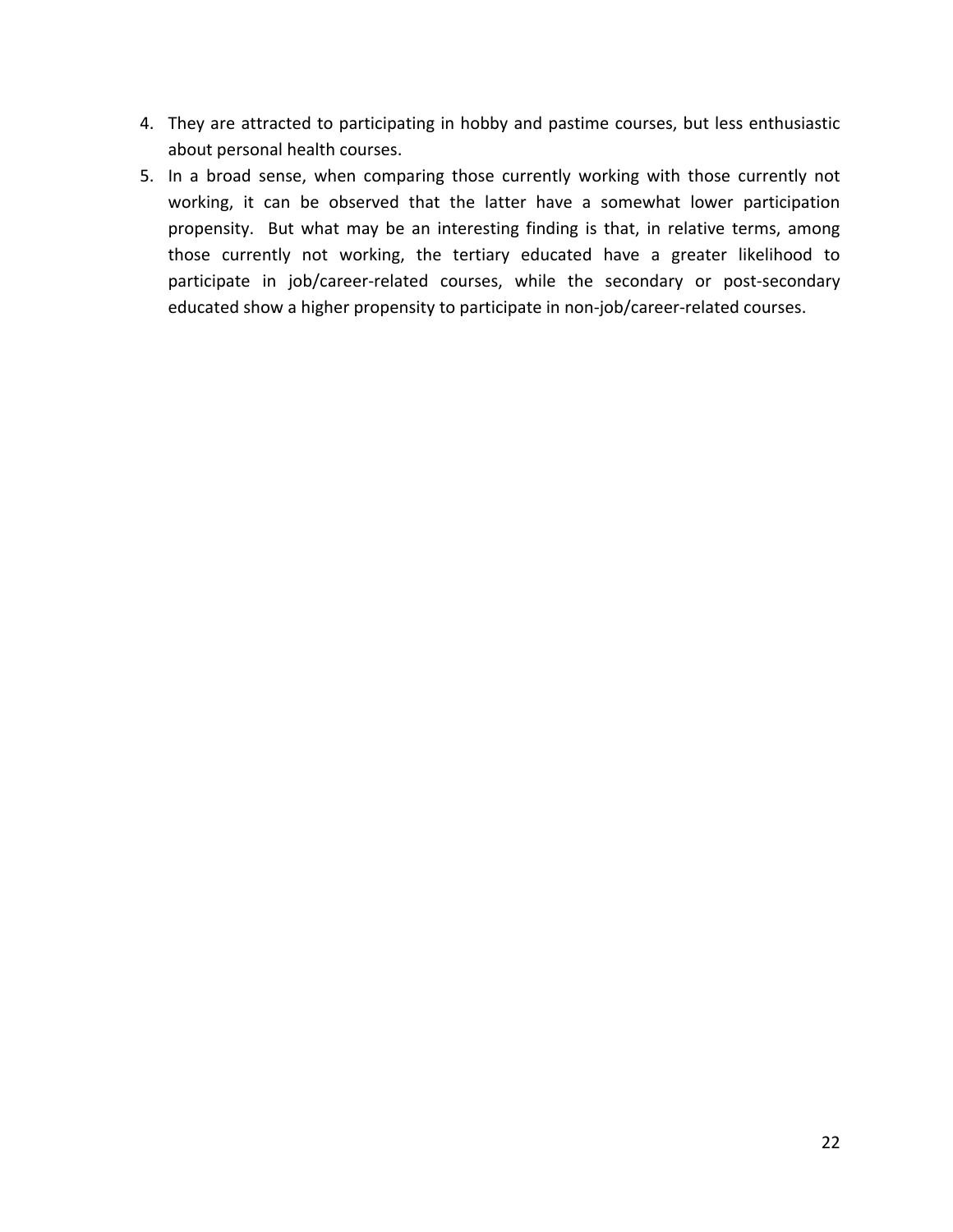# **CHAPTER 5 CONCLUSION**

#### **Interest and participation in learning**

From our data, the prognosis about the learning climate among older persons in Singapore is positive. The survey shows that slightly more than half of Singapore residents aged 40 through 74 are interested in learning, while the total participation rate for both job or career and non‐ job or career‐related courses combined is close to 20 per cent.

There is thus a gap between interest in learning and actual participation in learning activities amounting to about 30 per cent. Although one may express disappointment at this gap, it may be viewed as pointing to a potential for transforming mere interest in learning into actual participation in learning activities.

## **Job or non‐job related courses?**

Understandably, the interest in job or career‐related courses may be weaker in the case of older seniors. This suggests that there is a need to segment the market, providing job or career-related courses to younger seniors and non-job or career-related courses to older seniors. However, given that, increasingly, seniors may have to stay employable and employed longer, it seems necessary to encourage even the older seniors to participate in job or career‐ related courses.

#### **Improving participation rates**

To improve participation rates, it is important to enhance convenience, accessibility, affordability, and practical content relating to courses, and connectedness in regard to learning environment. Perhaps, we should consider facilitating the formation of supportive learning networks involving seniors learning from other seniors; or, seen in another way, seniors teaching other seniors.

## **Barriers to participation**

In regard to affordability, our study suggests that employer sponsorship has a major impact on participation in job or career-related courses. However, "lack of time", attributed to heavy